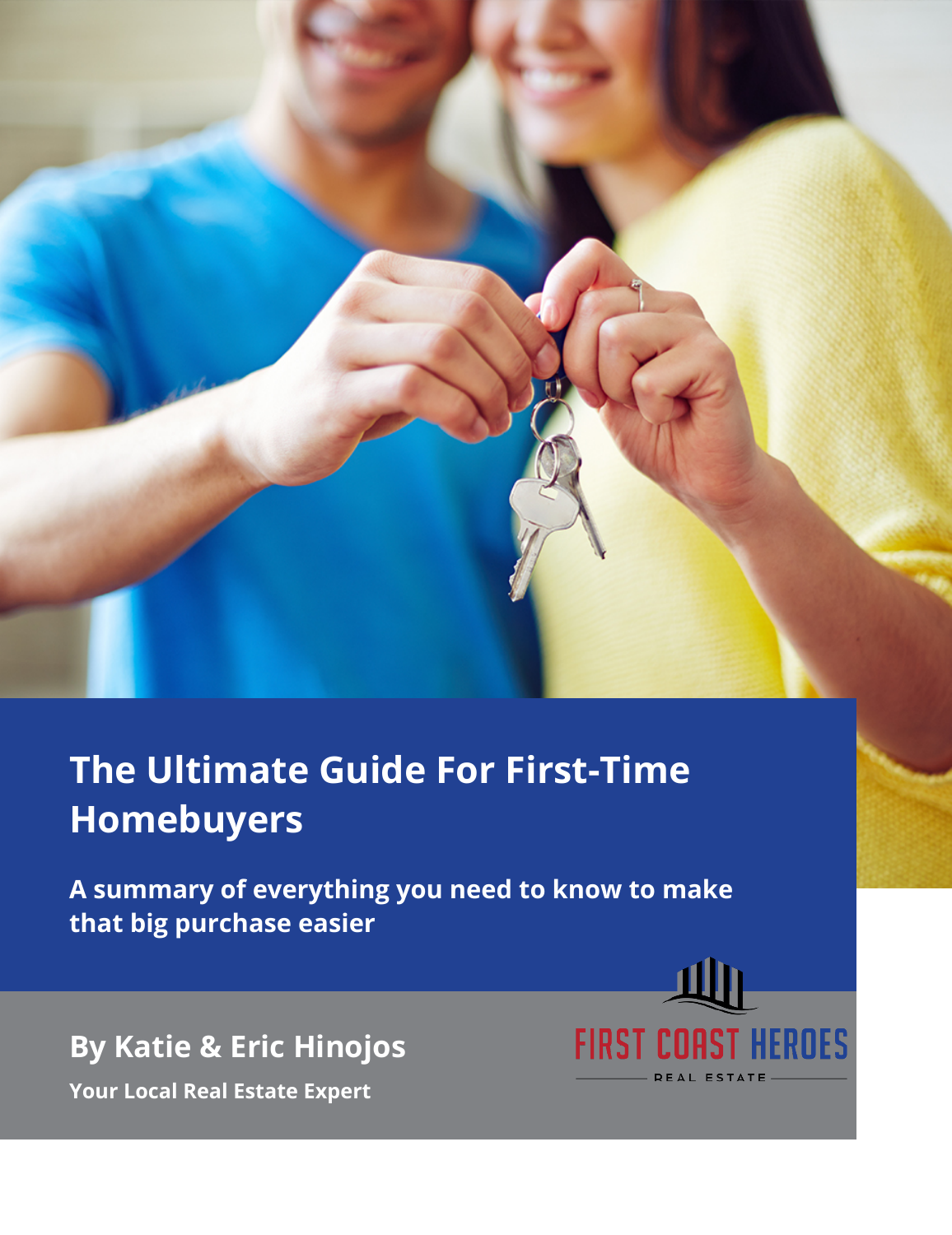# **Table of Contents**

| 1. Preface                        |                |
|-----------------------------------|----------------|
| 2. Where's Your Horse?            | 3              |
| 3. Don't Sweat The Small          | 5              |
| 4. You Deserve Some Credit, If    | $\overline{7}$ |
| 5. Are You Gifted?                | 9              |
| 6. Speaking Of Parents            | 11             |
| 7. As Seen On TV                  | 13             |
| 8. Avoid These Things             | 15             |
| 9. Find This First                | 17             |
| 10. Area, Area, Area              | 19             |
| 11. There's No Guarantee, But     | 21             |
| 12. This Isn't Yoga               | 23             |
| 13. Don't Fear Commitment<br>ESTA | 25             |
| 14. No Better Time Than Now       | 27             |
| 15. This Might Also Be Useful     | 29             |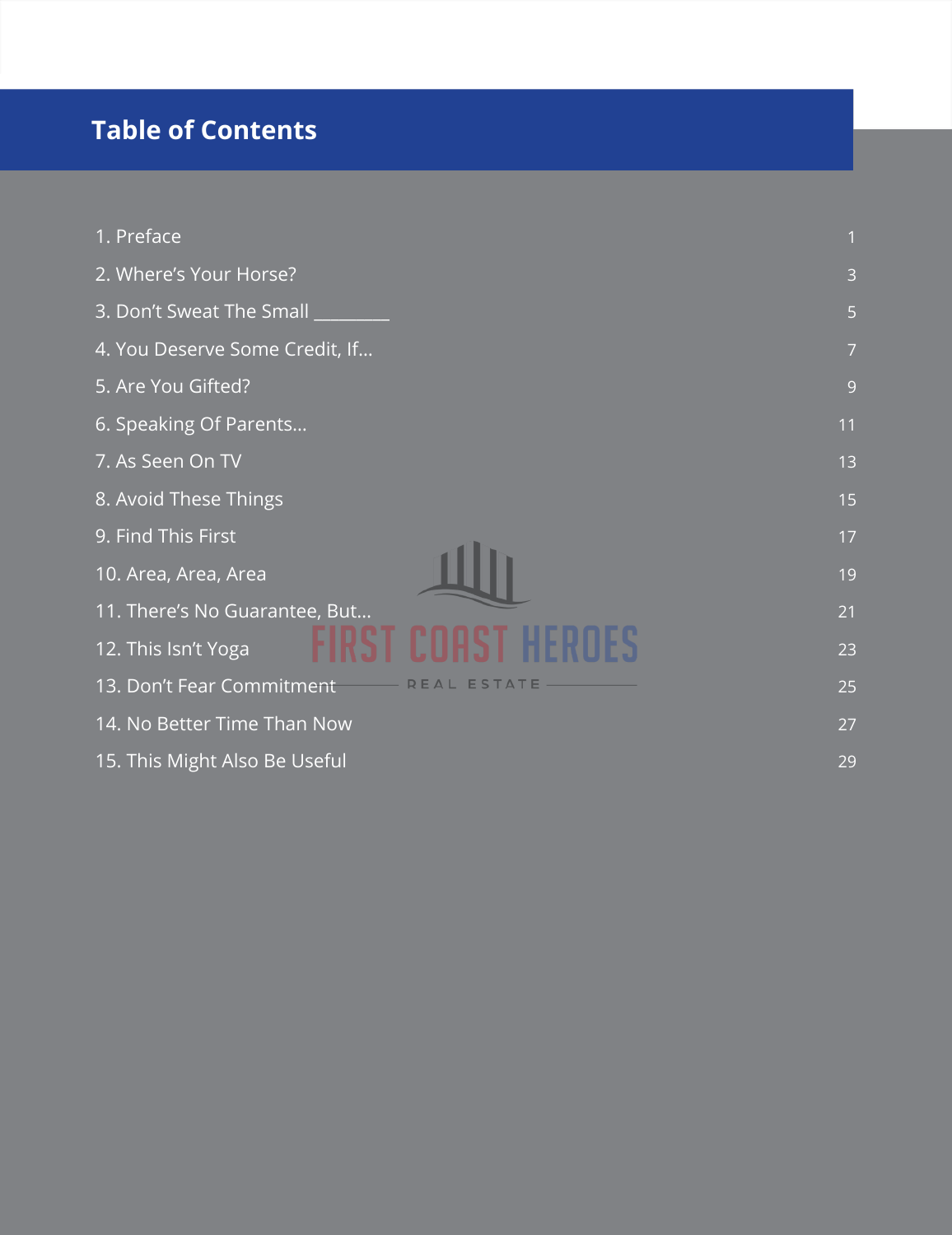<span id="page-2-0"></span>Thank you for requesting a copy of our booklet!

Whether you're eager and excited or nervous and not entirely convinced that buying a home is the right move for you, this booklet will help you figure it out.

Buying a home can be exciting, scary, and stressful for anyone but especially if you're going from renting (or living with family) to buying a home. We'd rather it be more exciting than scary or stressful for you. It really doesn't *have* to be scary or stressful, but it is for people who don't know what to expect.

No, it's not as easy as some people think, but it's not hard either...as long as you go about it knowledgeably.

Nowadays, there's lots of information easily available out there. However, the information can be either too basic (like an infographic) or overly complex (with too much industry jargon). In addition, much of what's out there lacks some of the finer details that we think buyers should know but isn't often spoken or written about — and even many agents overlook it or don't discuss it with their clients.

Even when an agent *does* think to bring up some of what we'll get into in this booklet, it can be taken the wrong way by a client in the moment. It sometimes comes across as

*1 of 30*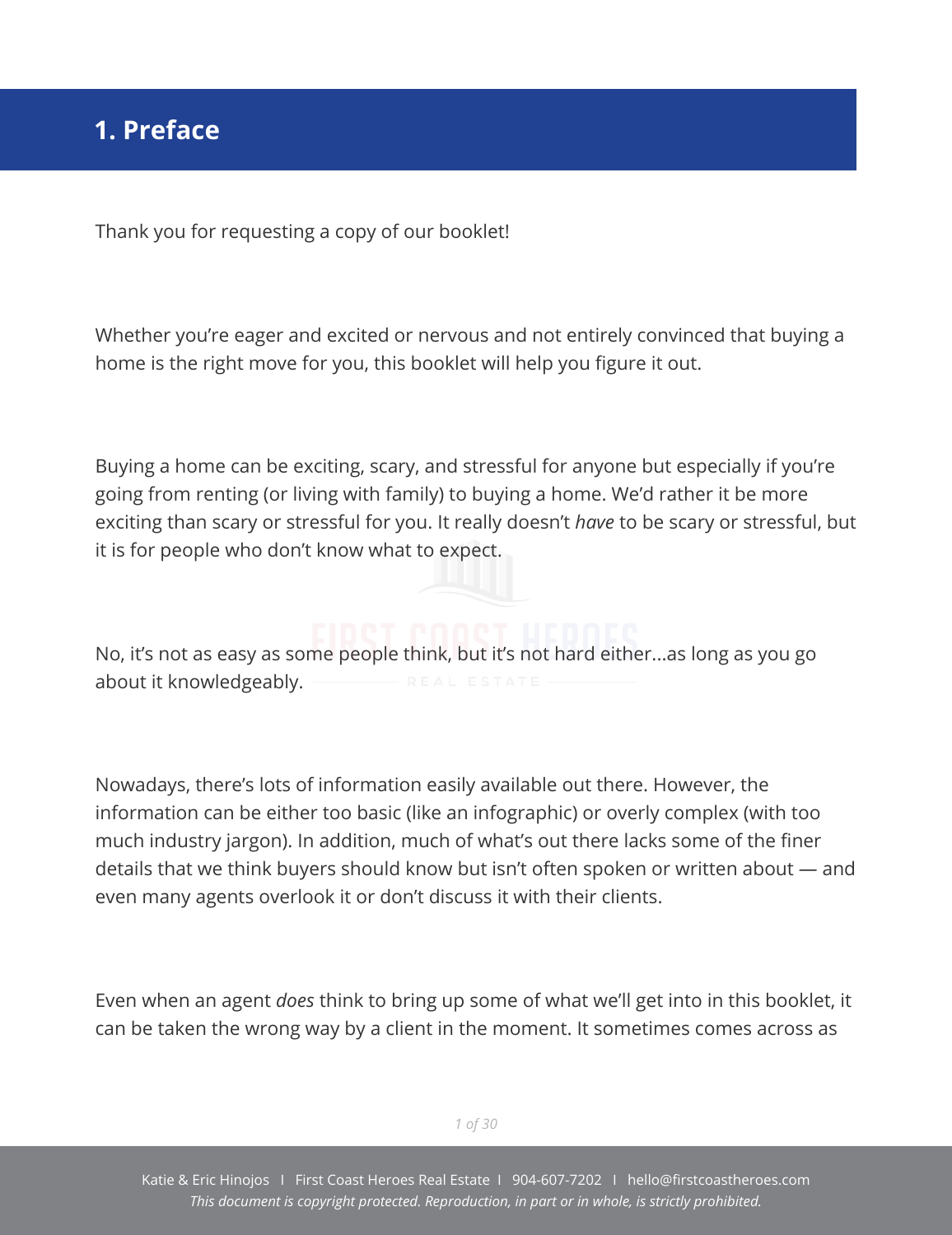the agent trying to convince them to do something or not do something for their own personal gain. This can lead a homebuyer to ignore even the best information and insight they could hope for.

Which is why we created this booklet…

...to give you the insight in an objective way, so you:

- ▶ Can think through important things ahead of time.
- $\blacktriangleright$  Know the things you should do, and do them at the right times, before and during the process of buying a home to make it as smooth, successful, and enjoyable a process as possible.
- Will expect some issues and feelings that may occur during the process so you'll be okay if they occur and know what to do when they come up.
- Ask further questions that come up while you read this booklet. (Yes, we're totally approachable; we're not just some famous authors! Ha! So give us a call or shoot us an email, and we'll be glad to answer any questions or concerns you might have.)

So, without further ado, let's get you moving from being a renter to a homeowner!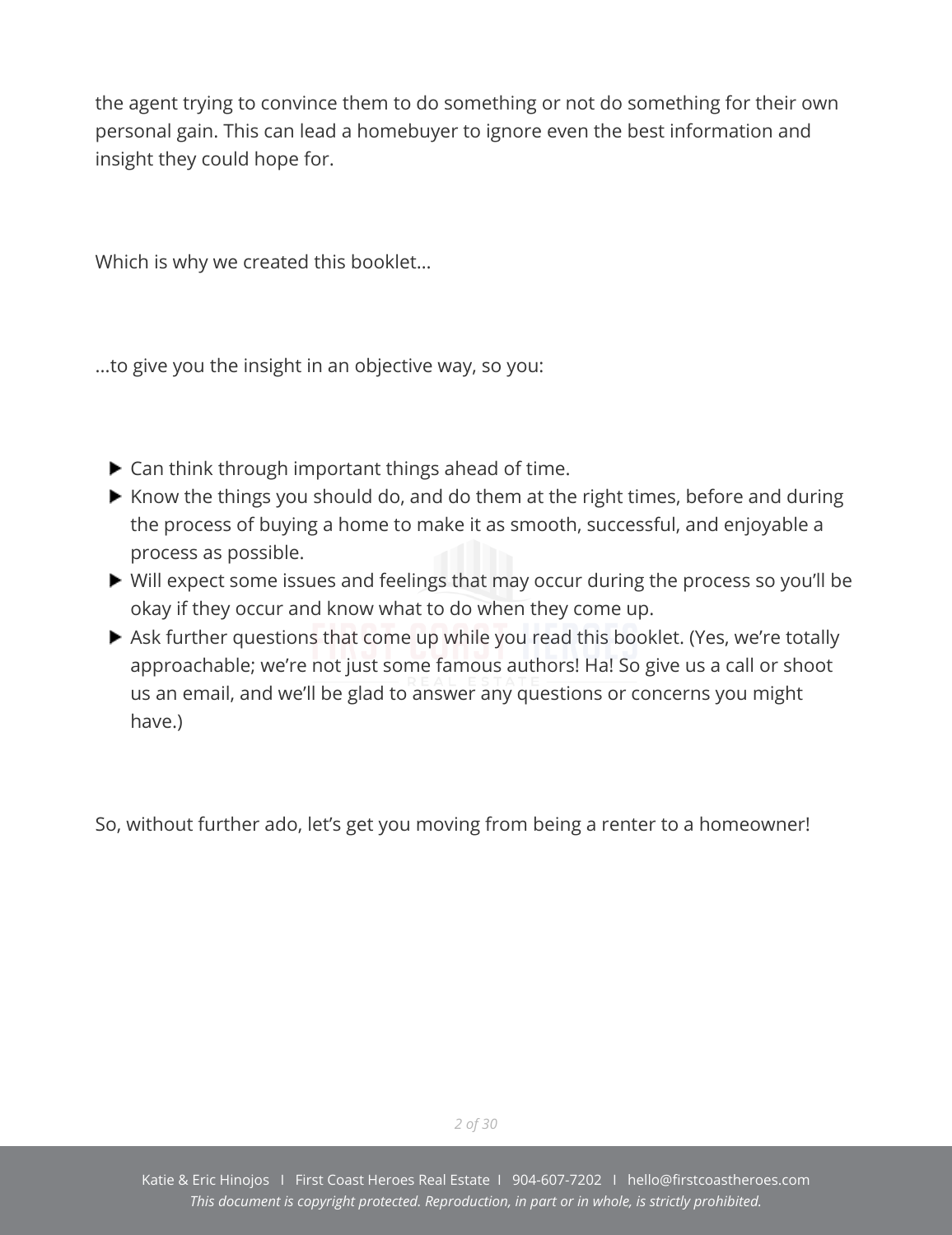## <span id="page-4-0"></span>**2. Where's Your Horse?**

This has *nothing* to do with buying a property that'll allow you to own horses. It's more along the lines of "hold your horses" and "putting the cart before the horse."

Many buyers (even ones who've bought houses before) start looking for a house online, going to open houses, calling agents when they see "for sale" signs on the lawn, and even scouring newspapers. (Yes, some people still look in those to find houses.)

However, it's not the best thing to do. It's like putting the cart before the horse.

**What they** *should* **do is hold their horses and get pre-approved for a mortgage** *before even starting* **to look for a house at all.**

Whether it's your first house or your twenty-first house, the first thing you should do is get pre-approved for a mortgage. (Unless of course you have cash, and if that's the case then you know exactly how much you can spend and can give yourself the permission to spend it.)

Looking at houses without knowing that you qualify for a mortgage, and for how much, can be a waste of time as well as a total letdown in the end. So, get pre-approved so you know what you can look for, and then go find the best house you can within your budget.

*3 of 30*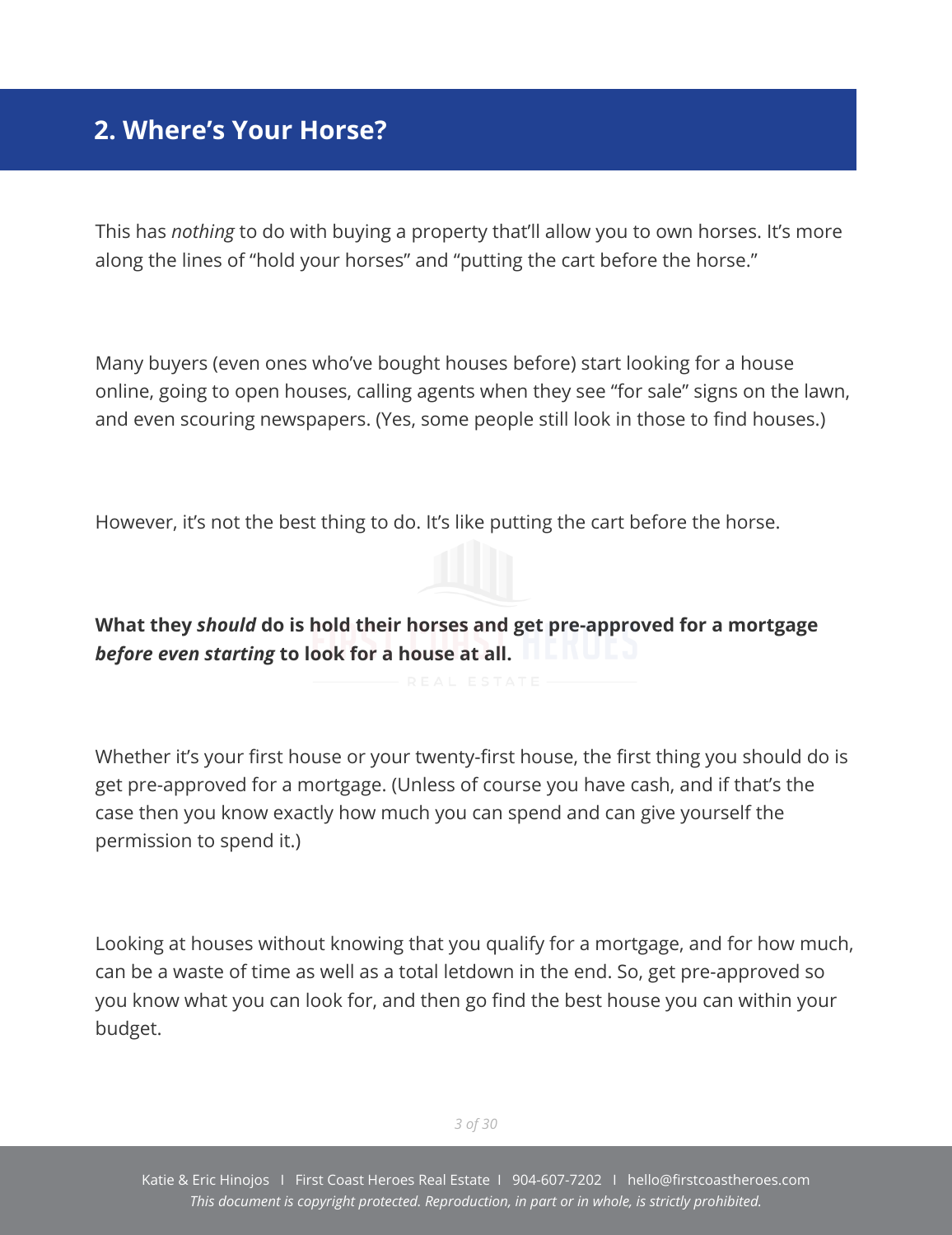Besides, when you do find a house you'd like to make an offer on, the listing agent and owner will want to see that you are pre-approved for as much as you are offering. Not having one to present to the seller wastes valuable time in a competitive market. It can also make you look unprepared, which can affect whether they feel comfortable accepting your offer.

Getting "pre-approved" doesn't take much time. You can do it online, but it's better if you actually speak to a mortgage professional either on the phone or face to face. You'll need to provide them with information about your employment, assets, and debts, so before you contact one, make sure you have a decent grasp on those things. They'll also run a credit check, so you'll need to give them some personal information and allow them to do it.



*4 of 30*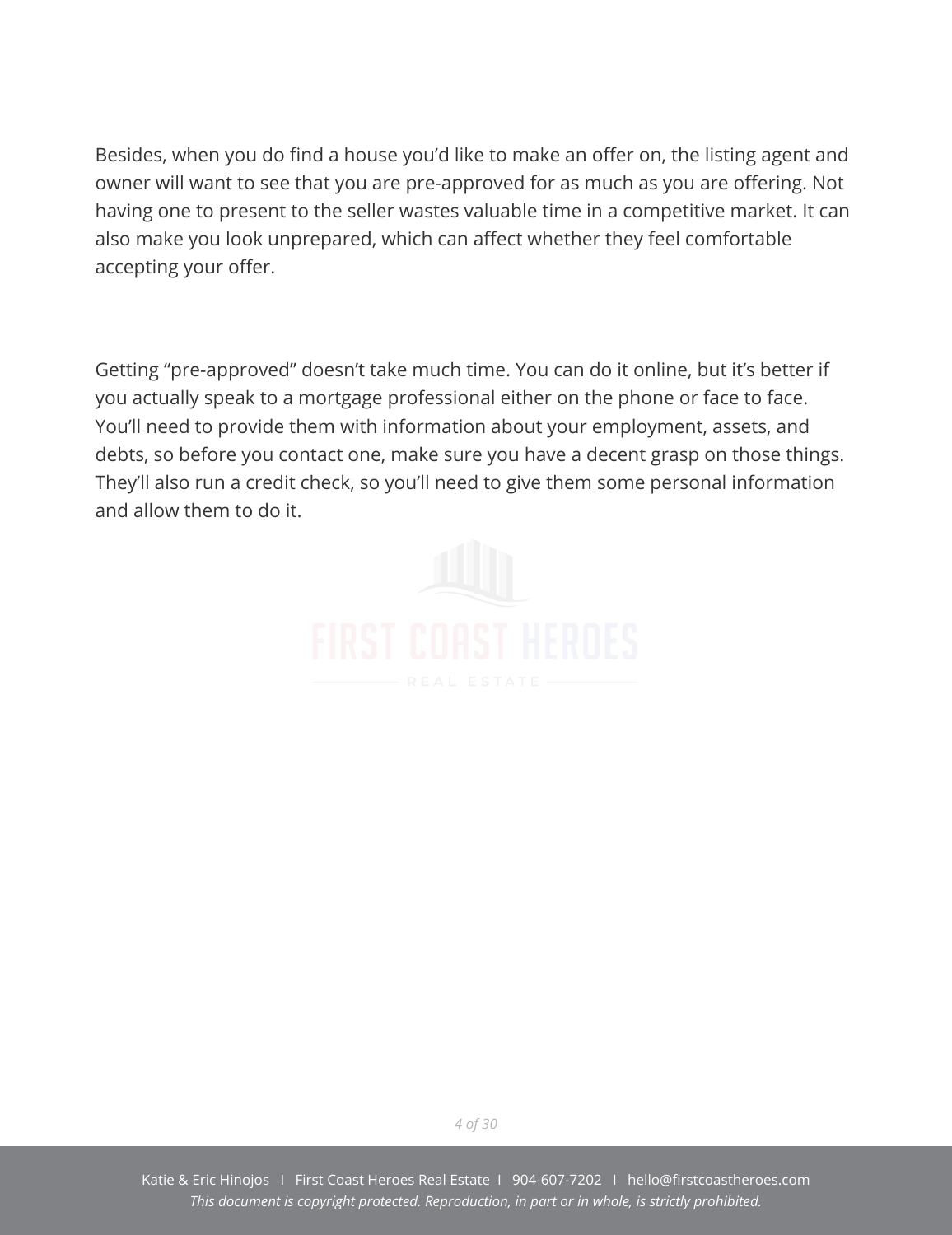# <span id="page-6-0"></span>**3. Don't Sweat The Small \_\_\_\_\_\_\_\_\_**

One of the biggest concerns and hurdles many renters have about becoming homeowners is the need for a downpayment. Many feel like they have too small of a down payment and couldn't be approved for a mortgage because of that.

Don't sweat it if you only have a small down payment...

True enough, for the most part you need to have some money saved to use as a downpayment and for "closing costs." But it doesn't usually have to be 20% of the purchase price like it once was. That kind of down payment can be required for some buyers, depending upon their situation, but many buyers — even ones who are not buying their first house — put less money down.

Sure, the more you put down, the lower your monthly payment will be. But waiting to buy until you save up more money can actually cause more harm than good. It can be tough saving up enough money to make much of a dent in the monthly payments, especially when mortgage interest rates are low. And if house prices are going up, you could literally lose money by waiting and saving money.

How much money you have on hand will affect how much you are approved for and what kind of loan makes the most sense for you, but there are plenty of options out there.

*5 of 30*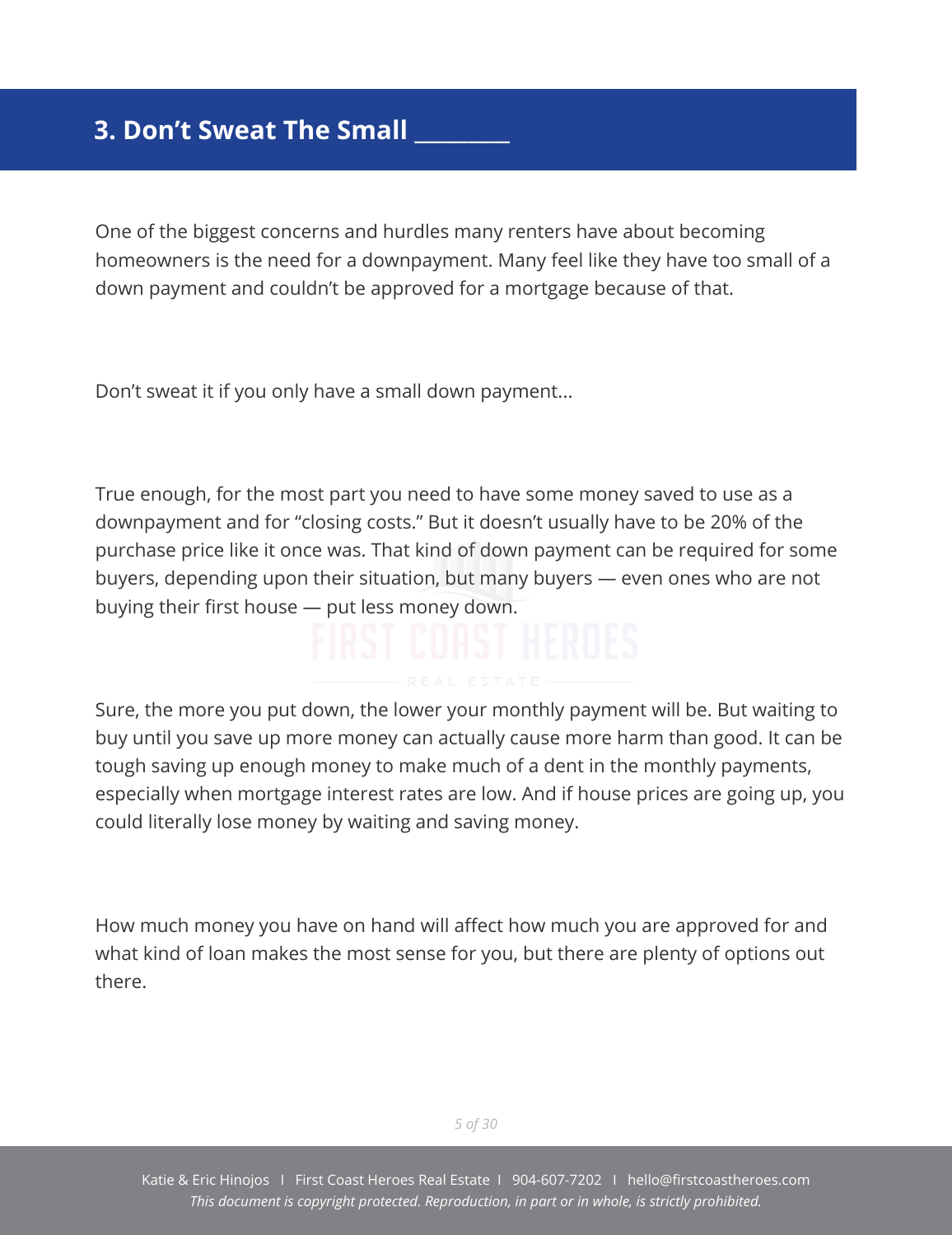Make sure to ask your prospective lender to recommend the best loan for you and your situation. They should be willing, able, and glad to explain the different options to you, but sometimes they don't think to give you all of the options when you call for a pre-approval. They just crunch the numbers and give you a basic pre-approval. So, make sure to ask during that phase of the process. The earlier you know all of your mortgage options, the better decision you will be able to make.



*6 of 30*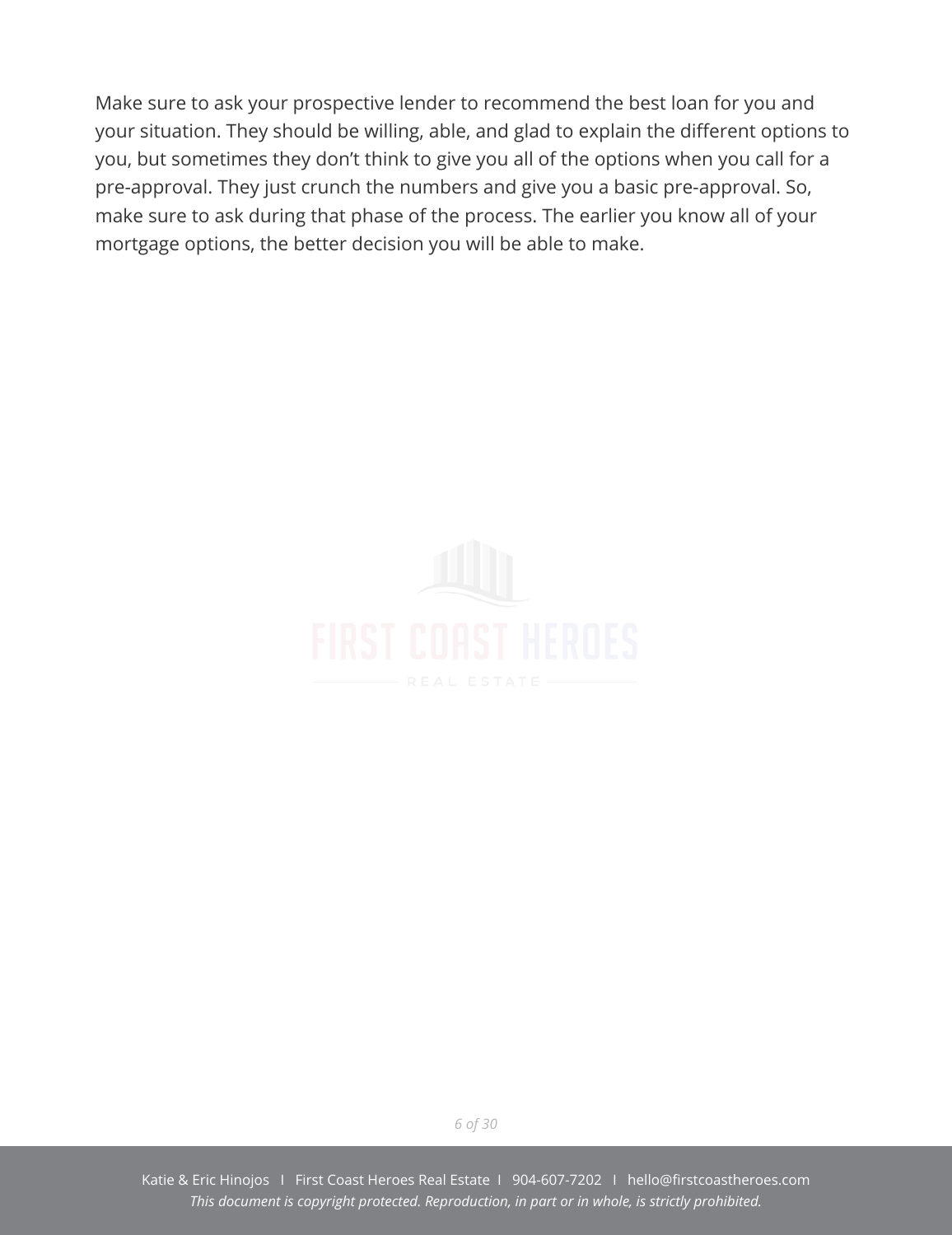# <span id="page-8-0"></span>**4. You Deserve Some Credit, If…**

If you already know that you should make sure that your credit score is in good shape, you deserve some credit just for knowing that. But if you want to truly deserve (and get) some credit, you should make sure that your credit is in good shape before buying a house.

It doesn't need to be *perfect*. But the better it is, the better your mortgage interest rate will be and the more mortgage products you'll be able to choose from.

But here's where you get bonus points… and this is something you truly deserve credit for if you know this...

From the minute you start looking to buy a house all the way to the day you close on your dream home, you should not make any large purchases or take on any new credit.

Too many would-be homeowners go out and buy or lease a new car, open up (and use) new credit cards, or make other large purchases before they close on a house, and they end up having their mortgage denied (or the approval amount lowered).

Knowing *this* separates the savvy homebuyer from the novice. So, if you already knew this, we're impressed. If you didn't, now you know, and you can go out there and

*7 of 30*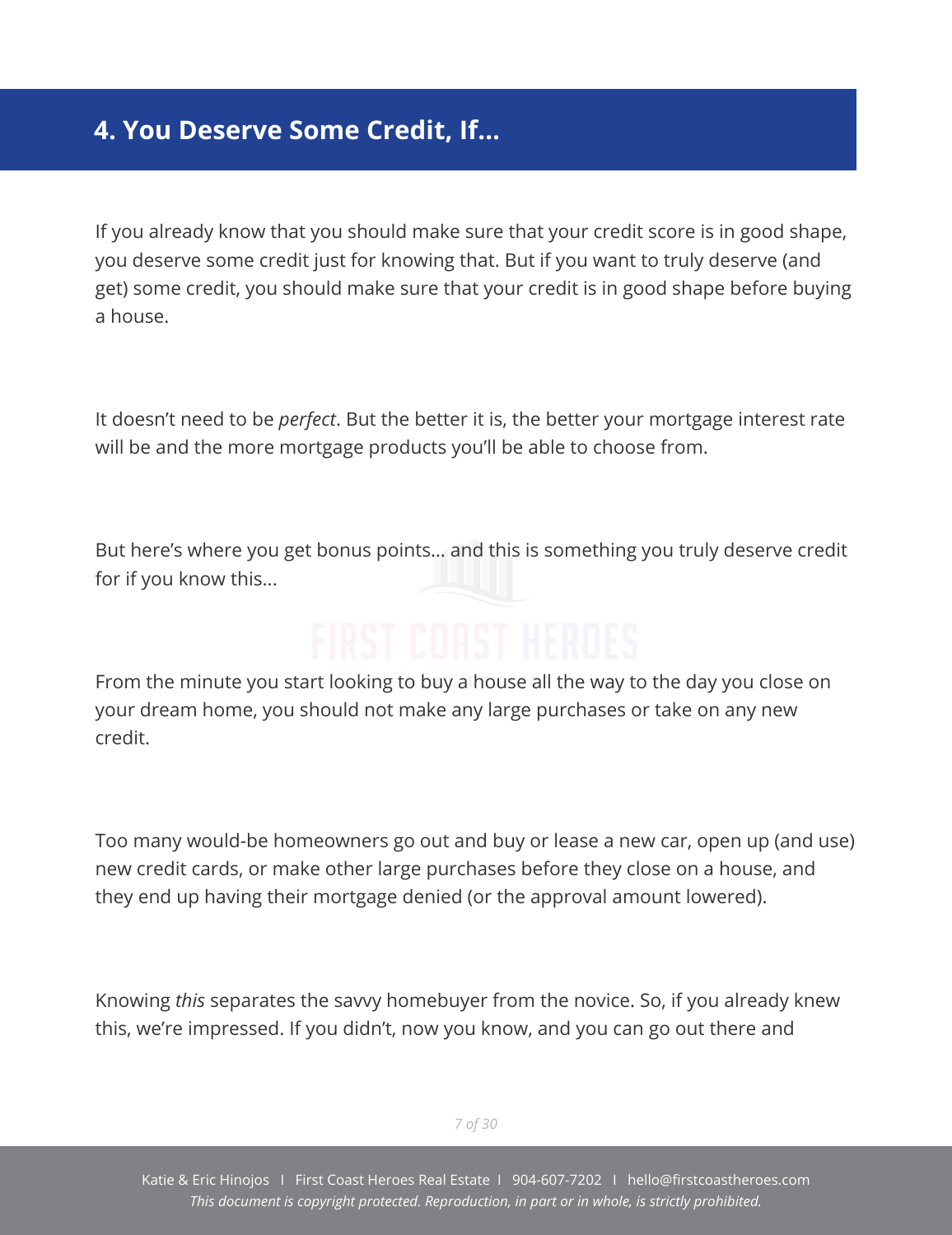impress the heck out of any bank or mortgage representative you speak with.

This is something that every mortgage advisor should be bringing up with a potential home buyer and every agent should be reminding buyers about. However, many forget to bring it up; they figure someone must have told them not to do this at some point. So it gets lost in the shuffle.

Even when a buyer is told, they often forget or ignore it. But *you* won't. You know it. You won't forget. You're savvy…



*8 of 30*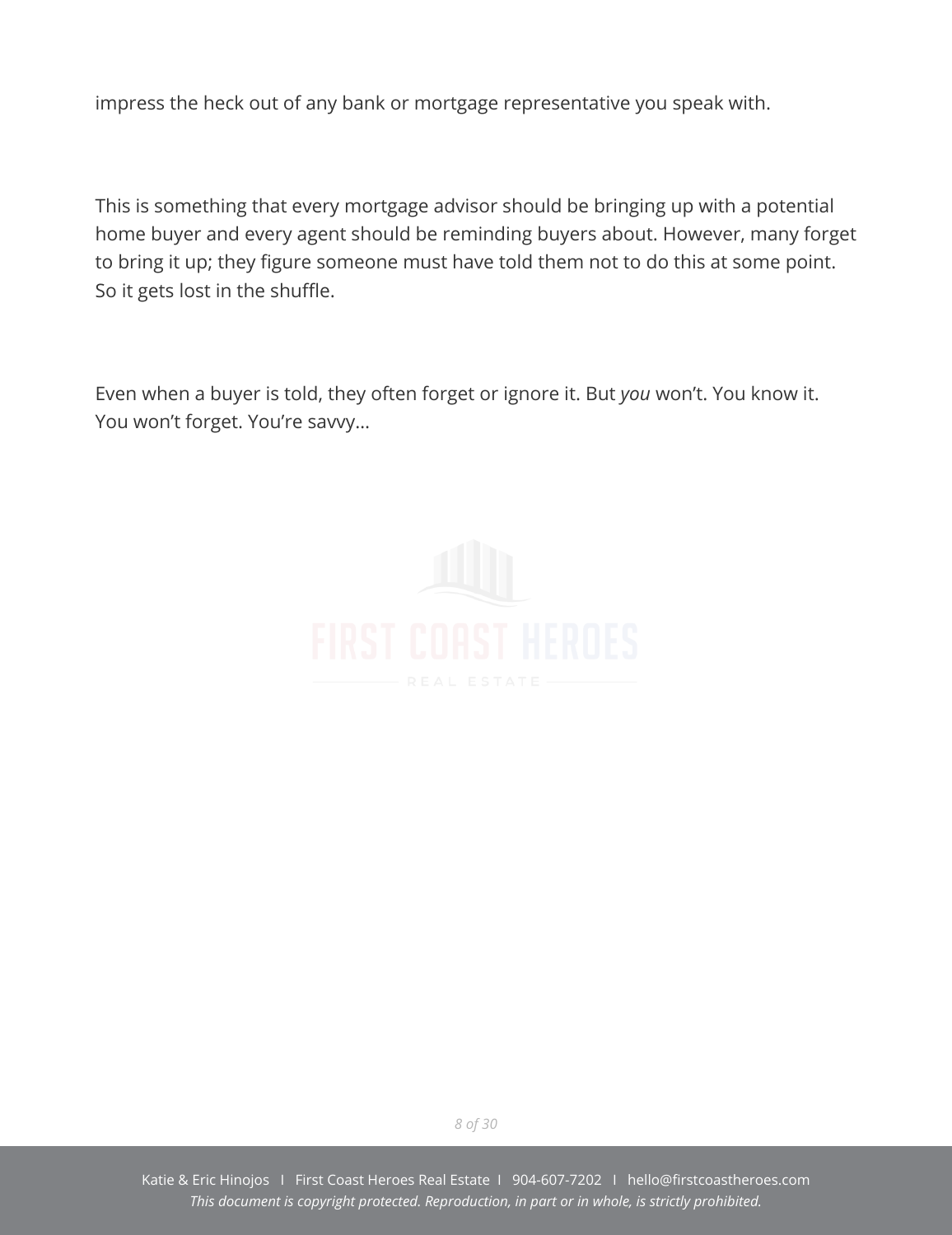# <span id="page-10-0"></span>**5. Are You Gifted?**

Gifts are great to get on your birthday or the holidays, but they're even better when you get them to buy a house!

It's pretty common for people to get some money "gifted" to them by mom, dad, grandma, grandpa, or even loaded Uncle Lou. (He just goes by Loaded Lou to his buddies, but that's Uncle to you, especially if he's giving you some money.)

Anyhow, that's awesome if you get money from family, or even friends, to help you buy a house! However, you need to make sure you bring that up with your mortgage advisor up front. Just because you were either promised the money or were already given it and it's sitting in your bank account doesn't mean the lender will be okay with it.

They'll probably be fine with it. Like we said, it's common, but you need to let them know ahead of time. You'll also need to document where the money came from. A lot of times they want the money to be "seasoned," which basically boils down to being in your possession for a certain period of time. They'll also want something in writing from whomever gave you the money stating it's a gift, not a loan.

It might be a little awkward pushing your family or friend to give you the money ahead of time and to sign something saying it's a gift, but it's just how it works. So, if you anticipate having trouble getting the person lending you money to give it to you ahead of time or to put something in writing, it's best to work on that as soon as possible.

*9 of 30*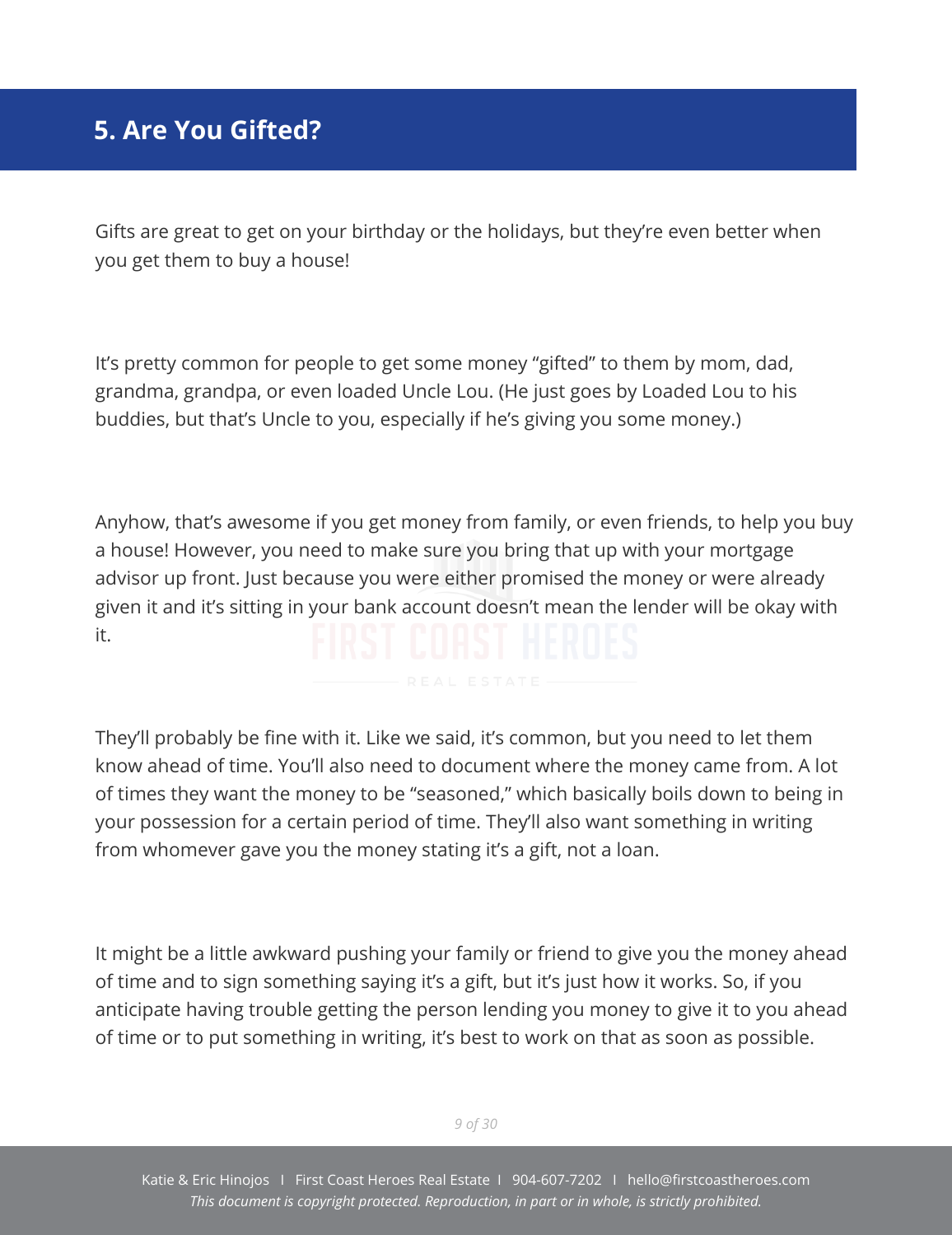Also, there's a difference between being promised money to help you buy a house and actually receiving it. There have certainly been some upset buyers who were promised money, and it never panned out. So, it's better to make sure you have any gifted money all tied up with a pretty bow in your bank account *before* you truly start banking on it.



*10 of 30*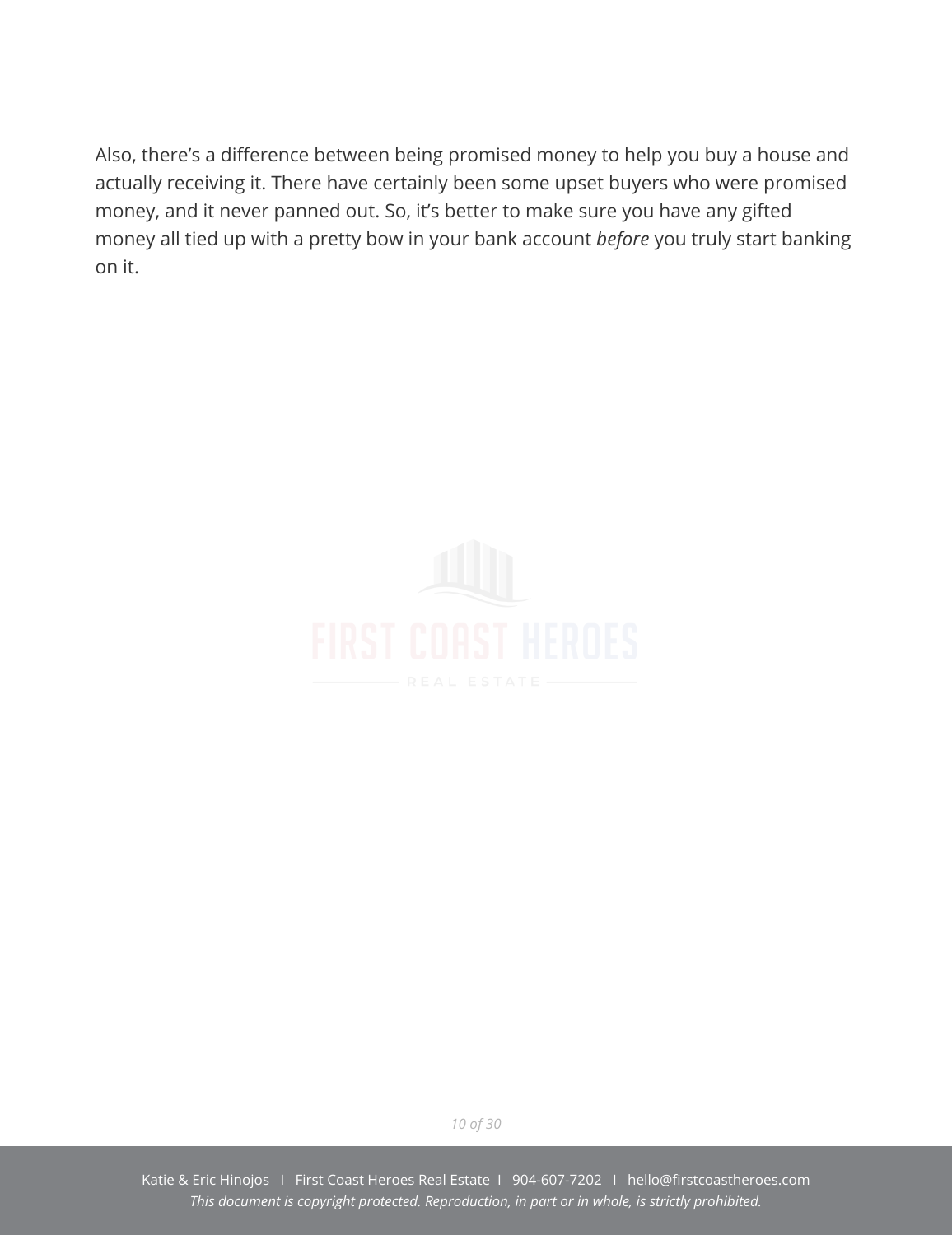# <span id="page-12-0"></span>**6. Speaking Of Parents…**

It's awesome to have parents who want to look out for you in life. If you have parents who are like that, then they'll probably want to look out for you when you're buying a house — beyond just giving you money toward the purchase.

This applies to anyone, really, not just a parent. Maybe it's a friend you turn to for advice, or who offers you support and advice, whether you want it or not.

One of the biggest problems buyers have — especially first-time and younger buyers is having a loved one swoop in and squash their dream home. This isn't normally done intentionally, obviously.

Let's say a buyer looks and looks and sees tons of houses they don't like. Or maybe they lose out on houses they love because other buyers act more swiftly. Then, they find one they love, and they're ready to make an offer… but first: "I need to have my parents come take a look before I make an offer."

In that moment, every real estate agent cringes and screams just a little bit inside. However, they'll usually just smile and hold it all inside as they say, "Of course! No problem!"

This is because they know deep down inside that there's gonna be a problem —

*11 of 30*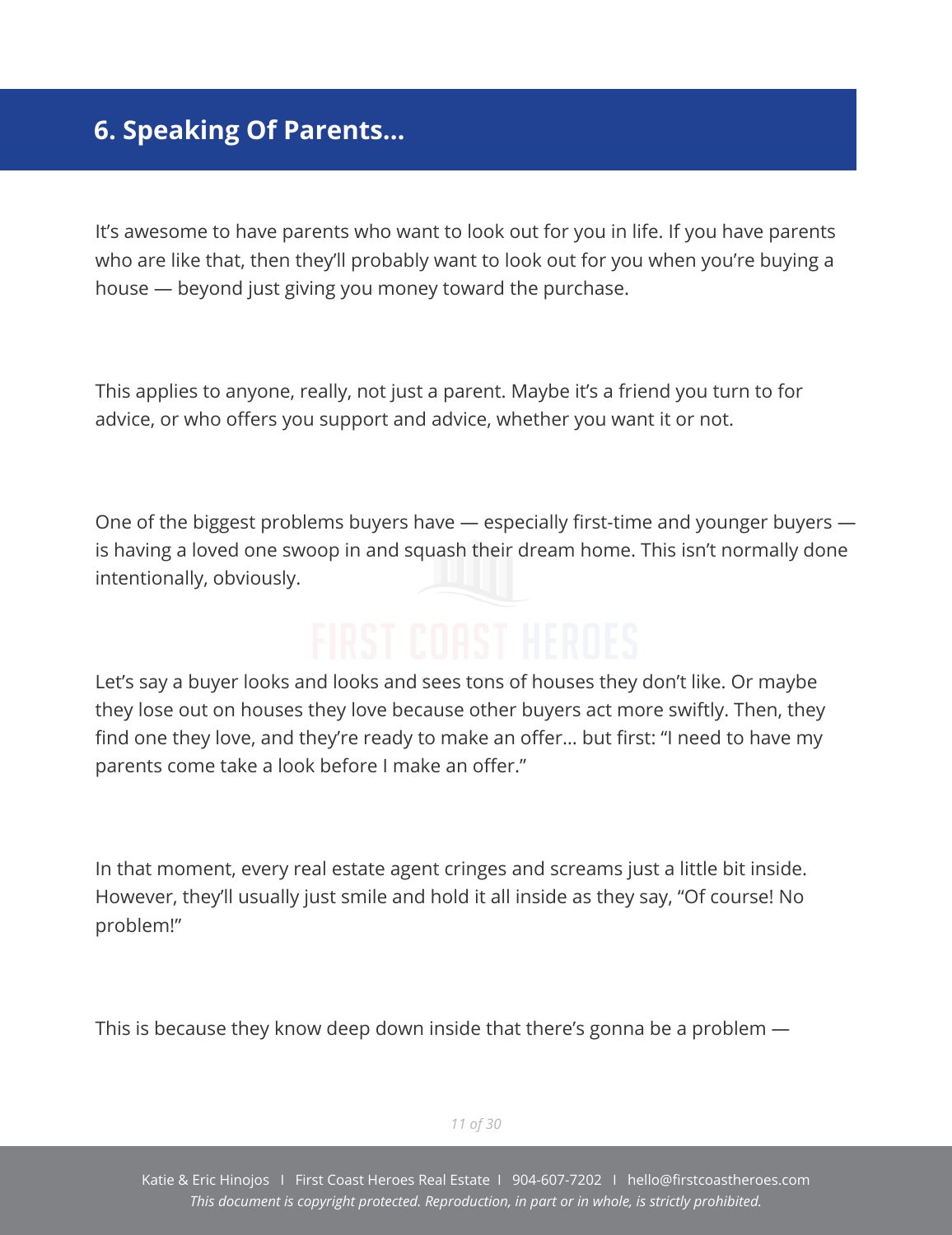probably more like a hundred problems. The parents will find and create every single one of them, and they'll tell their loved one they should keep looking.

"Absolutely don't buy this house! You can do better than this. Can you believe how much they're asking!? They'd be lucky to get half that. The place is a total tear-down! This agent of yours *showed you this piece of*…"

SORRY! Got carried away. Too many flashbacks.

Anyhow, it's totally fine for parents — or anyone else — to chime in on your purchase. However, they should be involved from day one... and throughout the process… not just swoop in at the last minute and add their two cents without having seen everything you've seen and knowing what you (and your agent) know about the market at that point.

You'll know what you want when you see it and that it's a good buy. They need to as well… *by being with you throughout the process*. Otherwise, they'll just end up causing you to lose out on great houses until they eventually see the light — or until you get so frustrated by them that you don't invite them to see the house until you've closed on it and are hosting Thanksgiving. (If they're still invited. Ha!)

*12 of 30*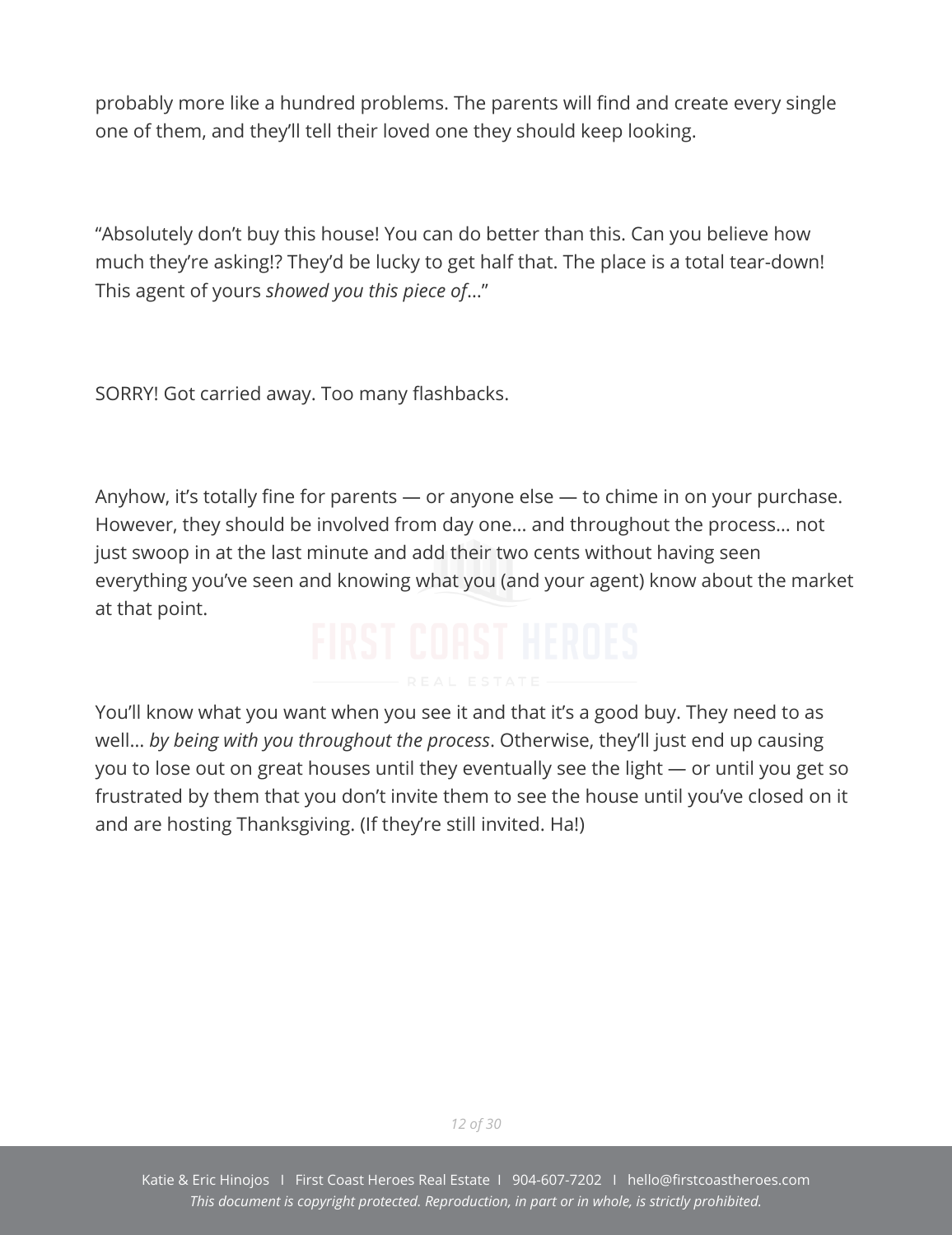# <span id="page-14-0"></span>**7. As Seen On TV**

You know what'd be an awesome real estate reality show? One that shows the buyers' parents swooping in at the last minute and convincing them not to buy their dream home! Not sure if we'd watch it, though, because watching any real estate reality show as agents can be pretty aggravating…

Virtually every real estate show you see on TV paints a pretty picture — a pretty *inaccurate* one!

Real estate agents know this because they live and breathe this business day in and day out. But, for many buyers, it's like learning that professional wrestling isn't "real" and that the wrestlers on TV are faking it. Although buyers kind of know that it can't be as simple as they see on TV, they're often still surprised at how different it is to actually look for, and buy, a home vs. what is depicted on TV.

Not that there's anything wrong with watching and enjoying those shows. They can be fun to watch. Just don't take any of it as a "how-to" because they're probably more of a how-*not*-to at times. The home-buying process, as well as the housing market itself, vary greatly from one area of the country to another and even on a regional level.

That said, there's one thing that's pretty universal: No buyer ever went out and saw three houses, then went and had a drink and some appetizers because they had a "lot to think about and talk over," and then came to a decision on which of the three houses was right for them. Oh, and then made an offer, got it accepted, closed and

*13 of 30*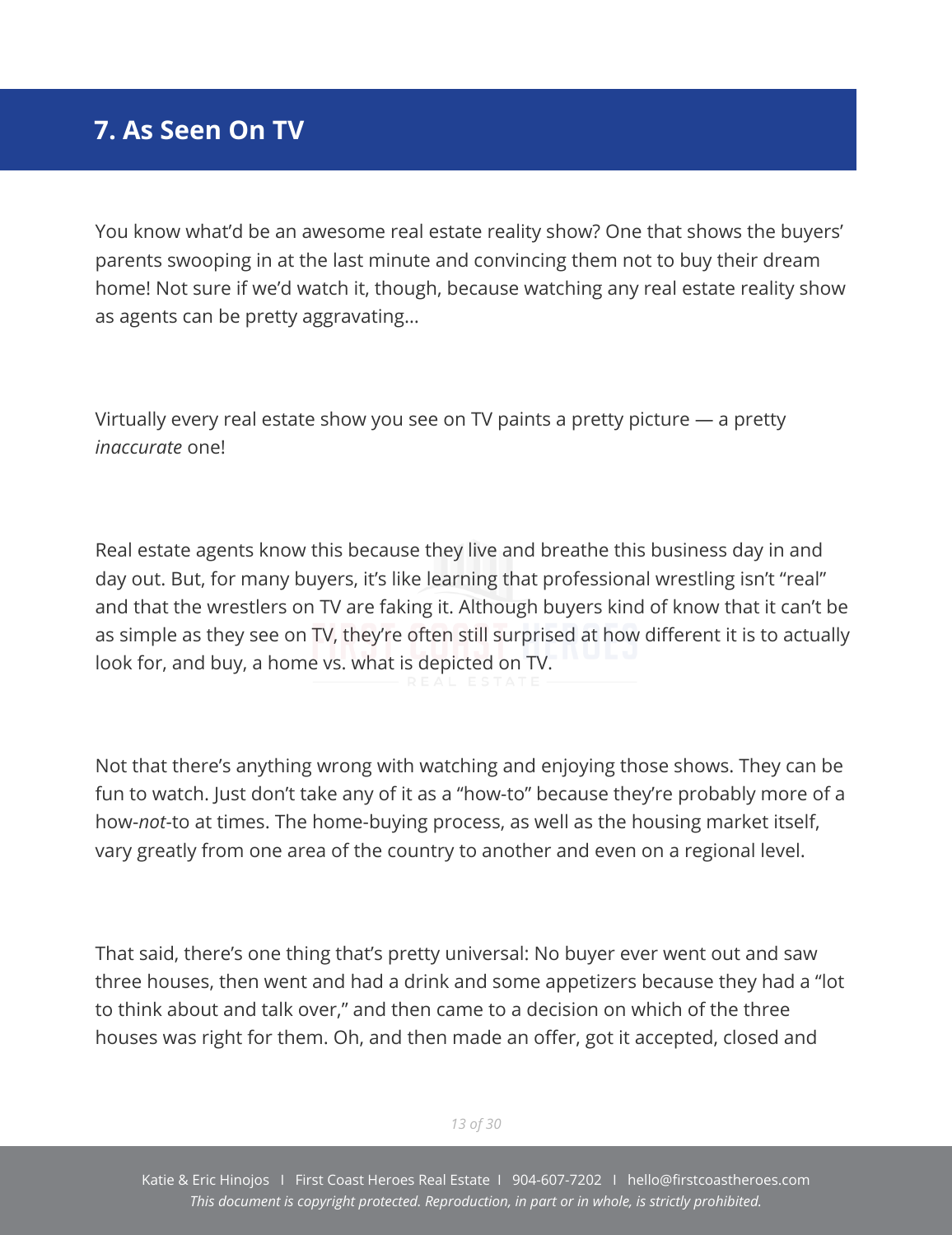moved in — all without a hitch.

That's not how it works. That's not how any of this works...

So feel free to binge watch away, but always remember that what happens on TV... stays on TV.



*14 of 30*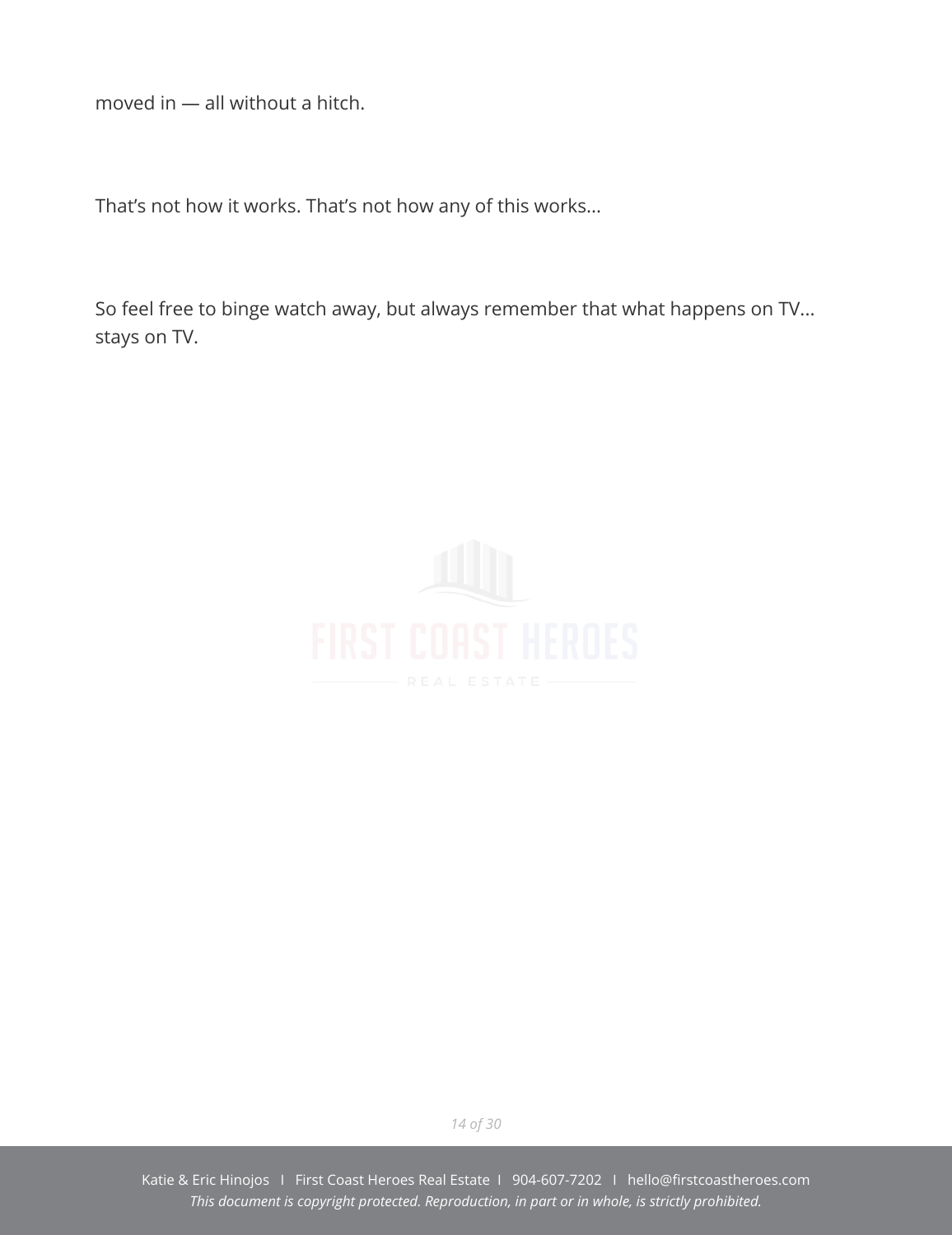# <span id="page-16-0"></span>**8. Avoid These Things**

Going to open houses seems like an obvious and good way to start looking for a house to most people.

We know, we know. You're probably thinking, "What's wrong with going to open houses!?"

The answer is more than we'll get into in this section of this booklet. Lots more. So *much* more that we wrote an entire booklet about why you shouldn't go to open houses. It's called: "*Beware The Pitfalls Of Attending Open Houses*." If you want a copy of that booklet, just reach out and we'll be happy to give you a copy.

But to nutshell it, going to open houses causes many buyers to make poor decisions, rash decisions, and costly mistakes that most buyers don't even realize were caused by going to open houses.

You're probably wondering, "So, if they're that bad, why do agents even hold them?" There are a handful of reasons:

Most agents don't even realize the issues they cause.

Many homeowners expect and demand that their agent hold them (even though they rarely result in the sale of the home).

*15 of 30*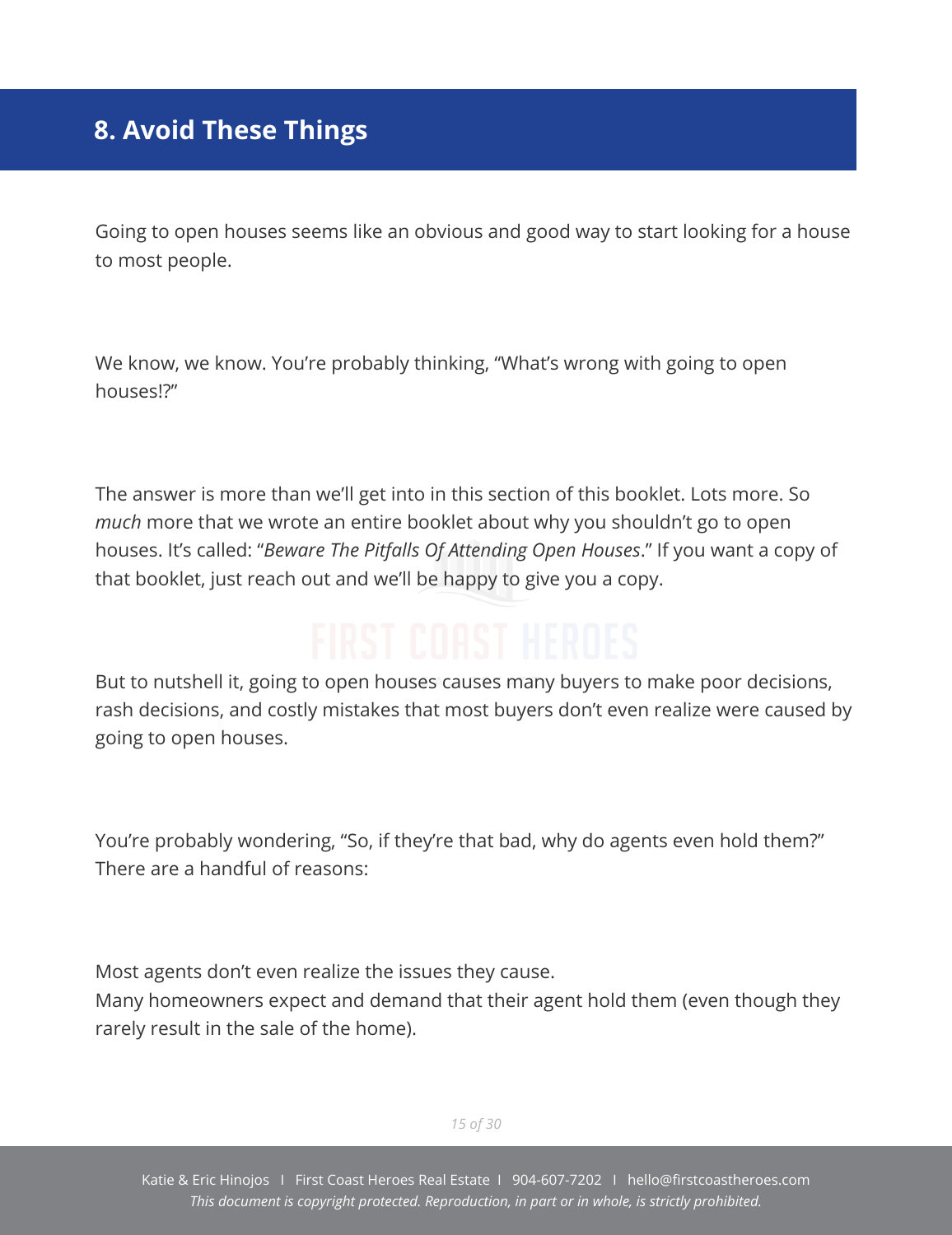It's a good way for agents to meet potential buyer clients.

Plenty of homebuyers still go to them since they don't know any better...so why stop doing something that allows you to meet potential new clients?

You're better off not going to them. But, if you do, be prepared for agents to try and get you to buy the house or at least work with them to find another house. It's what they're there to do. But keep your wits about you, and don't make any rash decisions.

**Pro tip:** If an agent is being pushy and you want to get him or her off your back, just tell them you're already working with world-famous real estate authors. (OK, fine. Maybe not *world*-famous. But at least local-famous. Ha!) Feel free to relay that even if we're not working together yet.

Bottom line: Buyers who are on top of their game don't go to open houses. They view homes privately without the commotion of an open house — and they're able to take their time looking around and talking about the house with their agent. Also, they're usually going to see a house as soon as it hits the market, even in the middle of the week.

*16 of 30*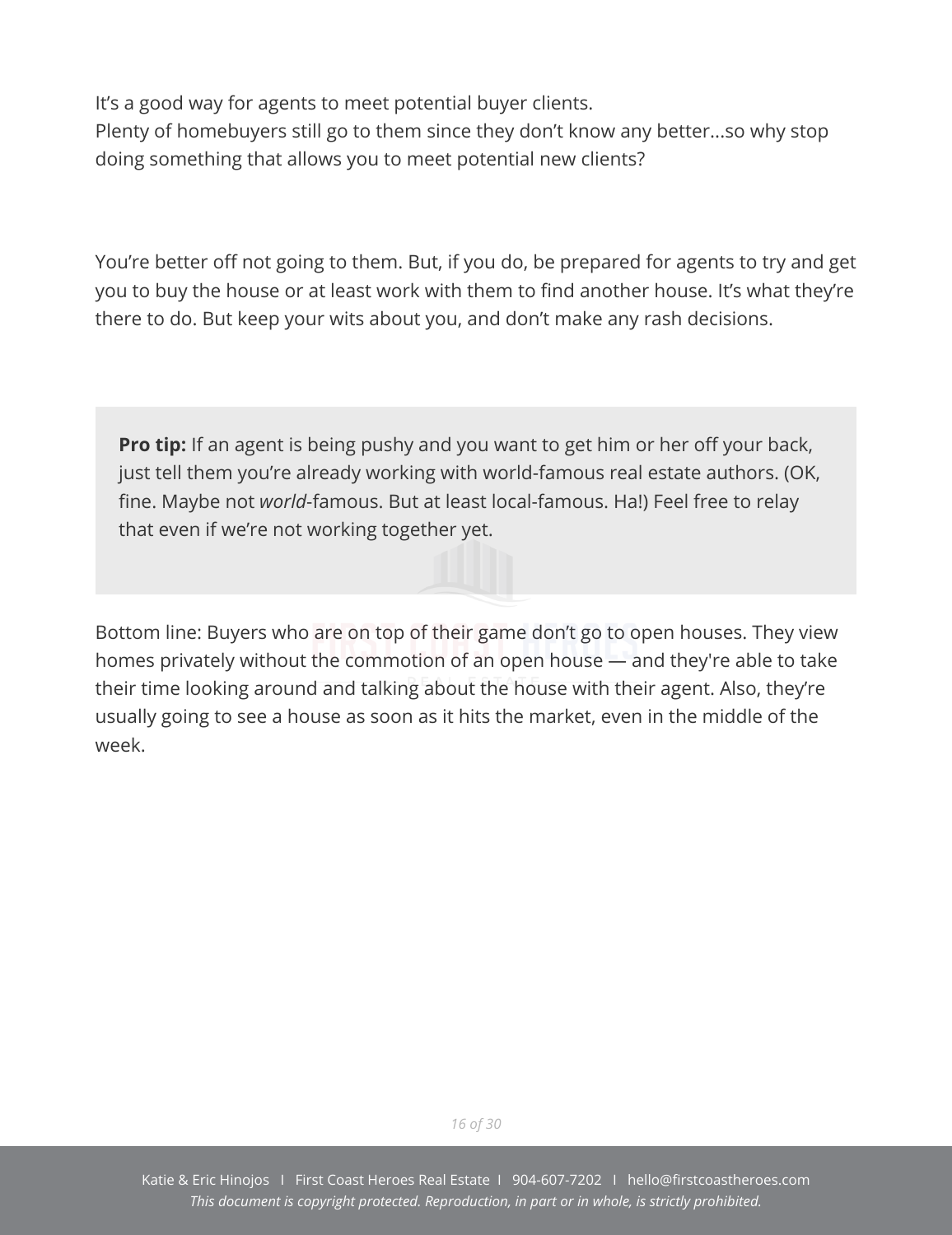# <span id="page-18-0"></span>**9. Find This First**

Many buyers are more concerned about finding the perfect house than finding the best real estate agent to work with.

They figure they know what they're looking for and that they'll know it when they find it. (Especially nowadays since it's so easy to search for houses online.) And once they find the perfect house, they'll make an offer, negotiate back and forth a little bit, and sign some papers. What does an agent really even do, anyway?

Lots. More. Than. Most. People. Realize.

Coming from a real estate team, we know that probably sounds pretty self-serving. But it's the truth. Also, while *every* agent does more than most consumers think, not every agent is the best real estate agent to work with. Some are better than others.

Considering that you don't have to directly pay whichever agent represents you as a buyer on the house you buy (since the seller pays the commission), you might as well choose the best agent(s) someone else's money can buy!

While finding your dream house may be easier in some ways nowadays, a great team can help to make sure you find the *best* home for your wants and needs... and help you get it for the best possible price.

So, make sure you find agents who:

- ► Listen to your wants and needs
- Respond readily and don't disappear for days on end
- $\blacktriangleright$  Know the industry inside and out and isn't just a tour guide and door opener
- $\blacktriangleright$  Is a strong negotiator
- $\blacktriangleright$  Know how to analyze and explain the market and house values to you
- ▶ Can manage other people well (there are a lot of people involved in a purchase, and people can fail to do what they're supposed to)

*17 of 30*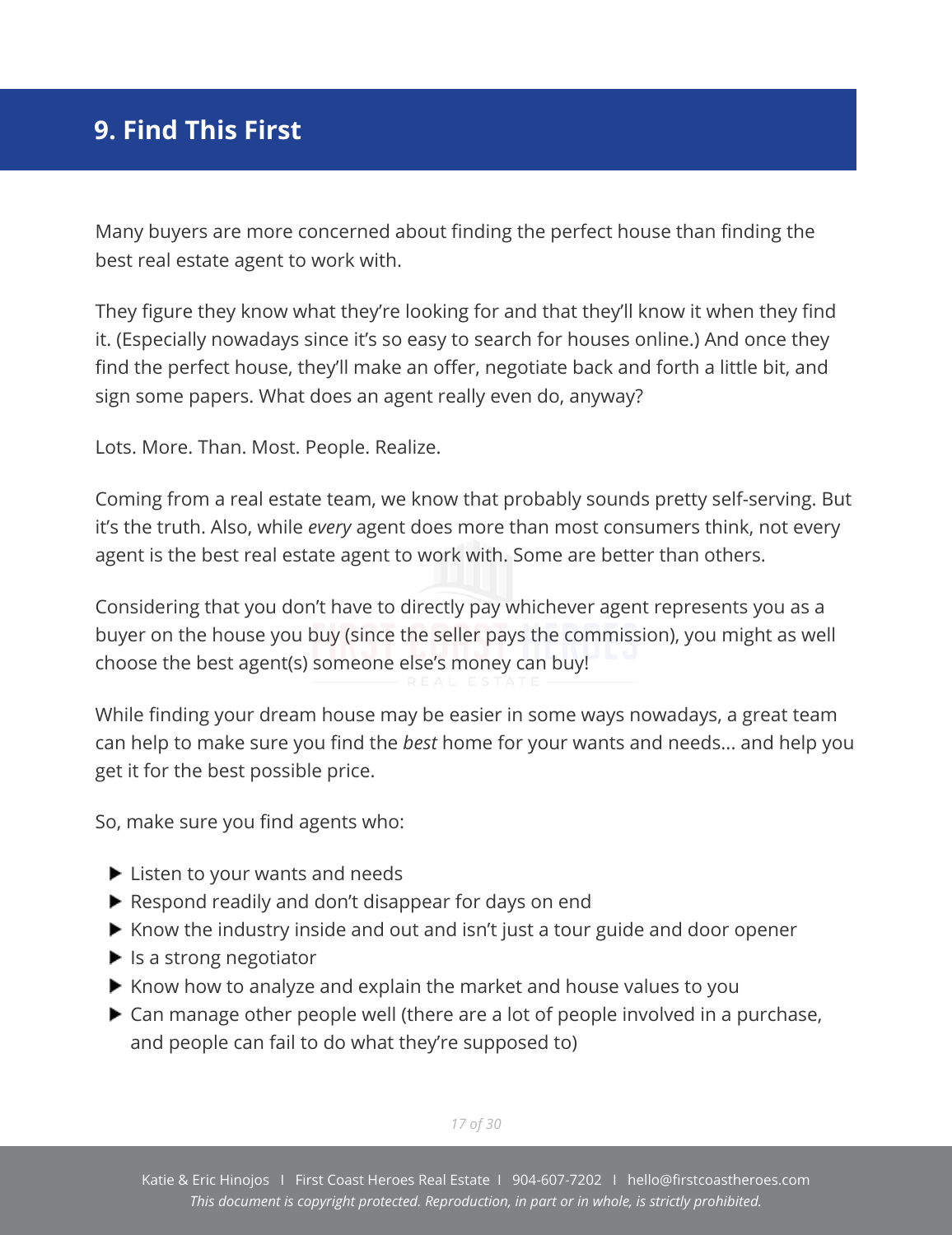- Help you avoid issues and problems... but can put out fires when necessary and not lose their cool
- Are focused on your needs more than their commission check

The point is, put as much thought on finding the best agents as you put on the house you want to buy.



*18 of 30*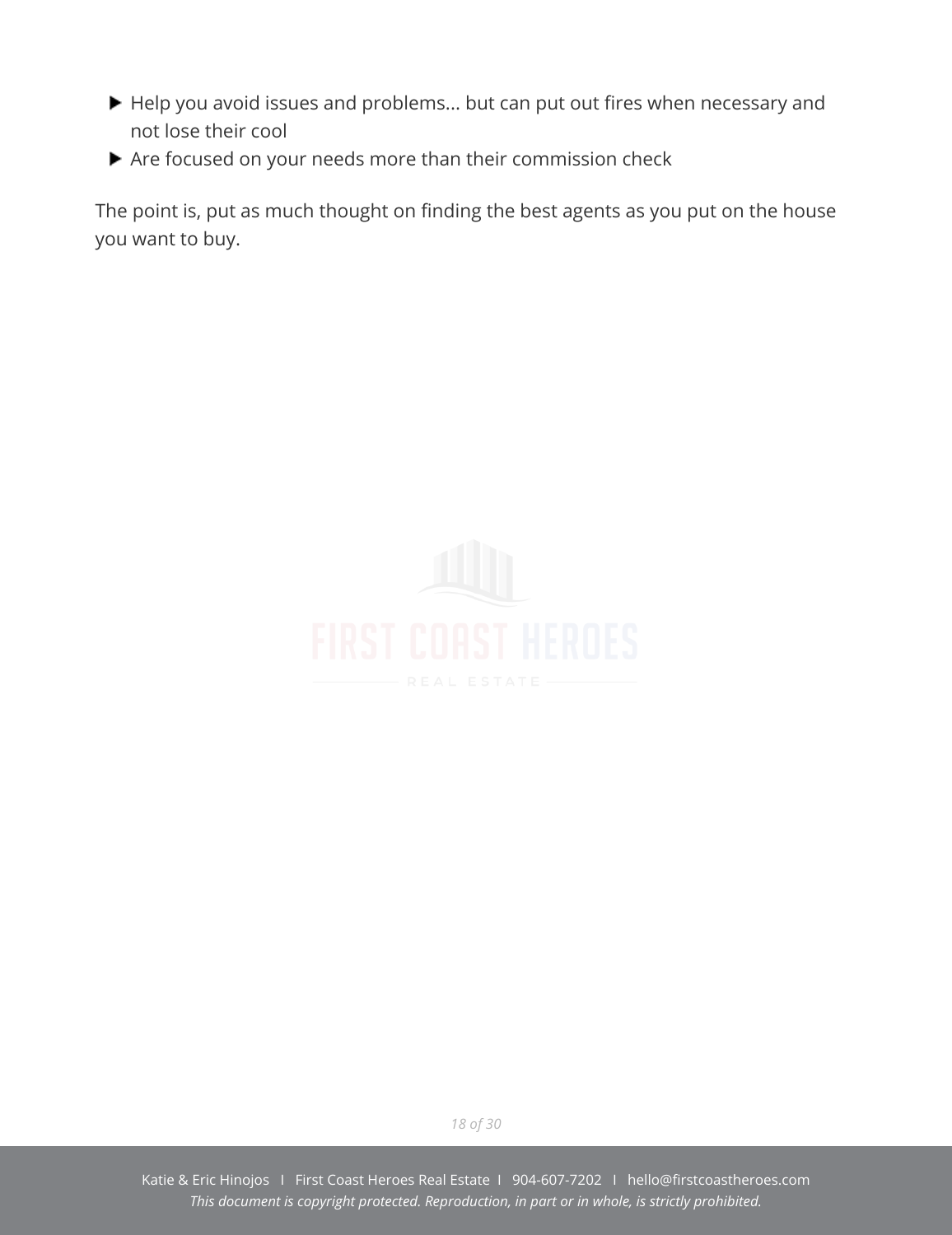### <span id="page-20-0"></span>**10. Area, Area, Area**

You've probably heard the old real estate adage "location, location, location." If not, it basically means that the most important factor in the value of real estate is location. You can have three exactly similar houses, all in entirely different locations, and the location will be what makes one worth more or less than the others.

So, yeah, location is important, and it'll affect the value of homes you consider as well as the future value and appreciation of the property. Definitely keep that in mind. But for most people, the more important thing to concentrate on is "area, area, area."

Choosing the best area to live in should be given as much if not more consideration than the house you buy. You can always upgrade a house more easily than you can change the area you live in.

What matters to you about an area will vary entirely from what matters to someone else. There is no right or wrong answer to this. It's more of a soul-searching kind of thing. So, what matters to you? Here are a few questions to get you started:

- ▶ Do you commute? If so, how long are you willing to drive?
- ▶ Do school rankings and reputations matter to you? Will they in the future?
- ▶ Do you want to live in an urban area, rural area, or something more in between those two ends of the spectrum?

*19 of 30*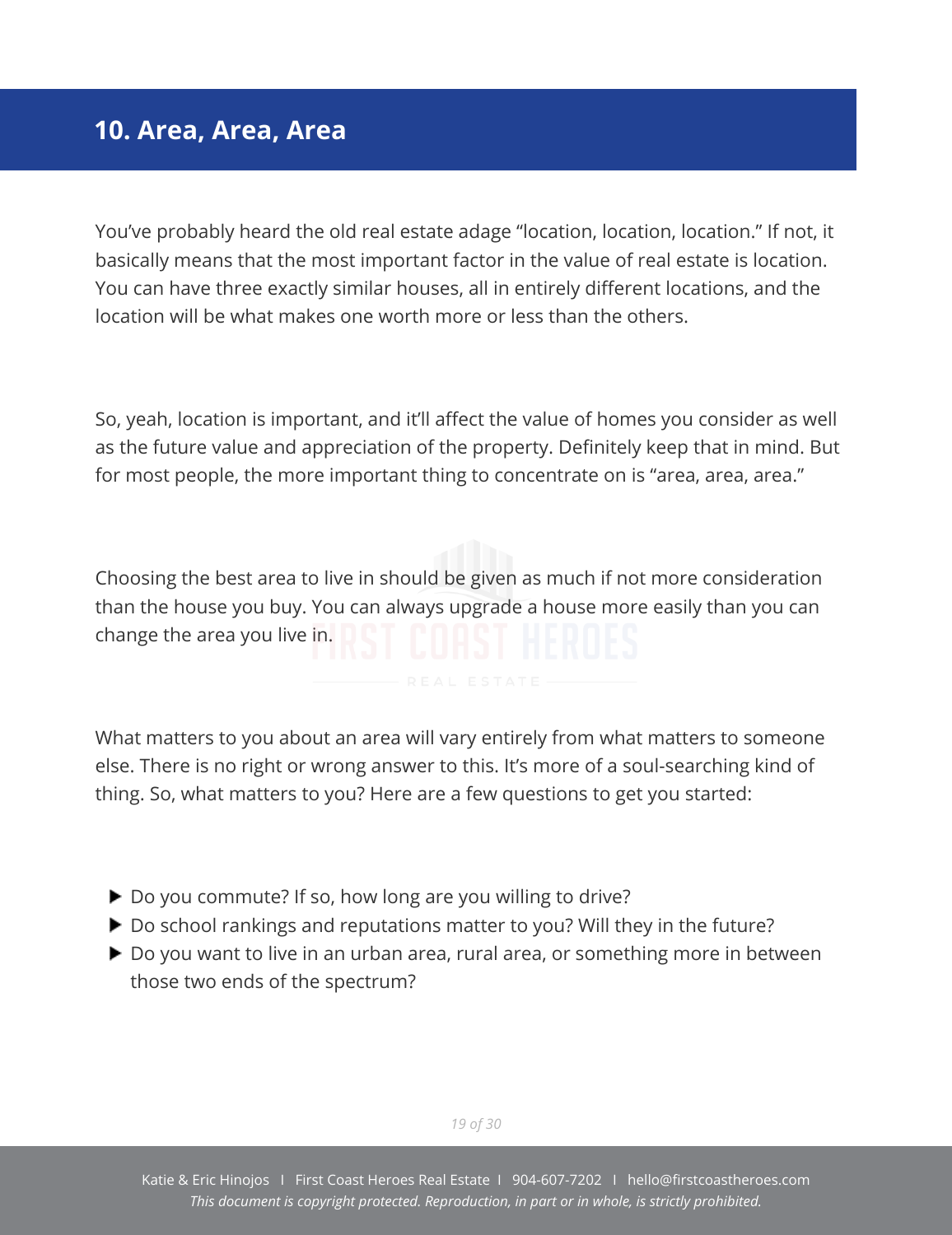Once you have a decent handle on what you want, try to focus on the type of area you want to live in... more so than the house. It can be more tempting for first-time home buyers to buy a nicer house in an area they don't love than to buy a house they don't love in an area they'd rather live in. That usually leads to someone being less happy than they expected.



*20 of 30*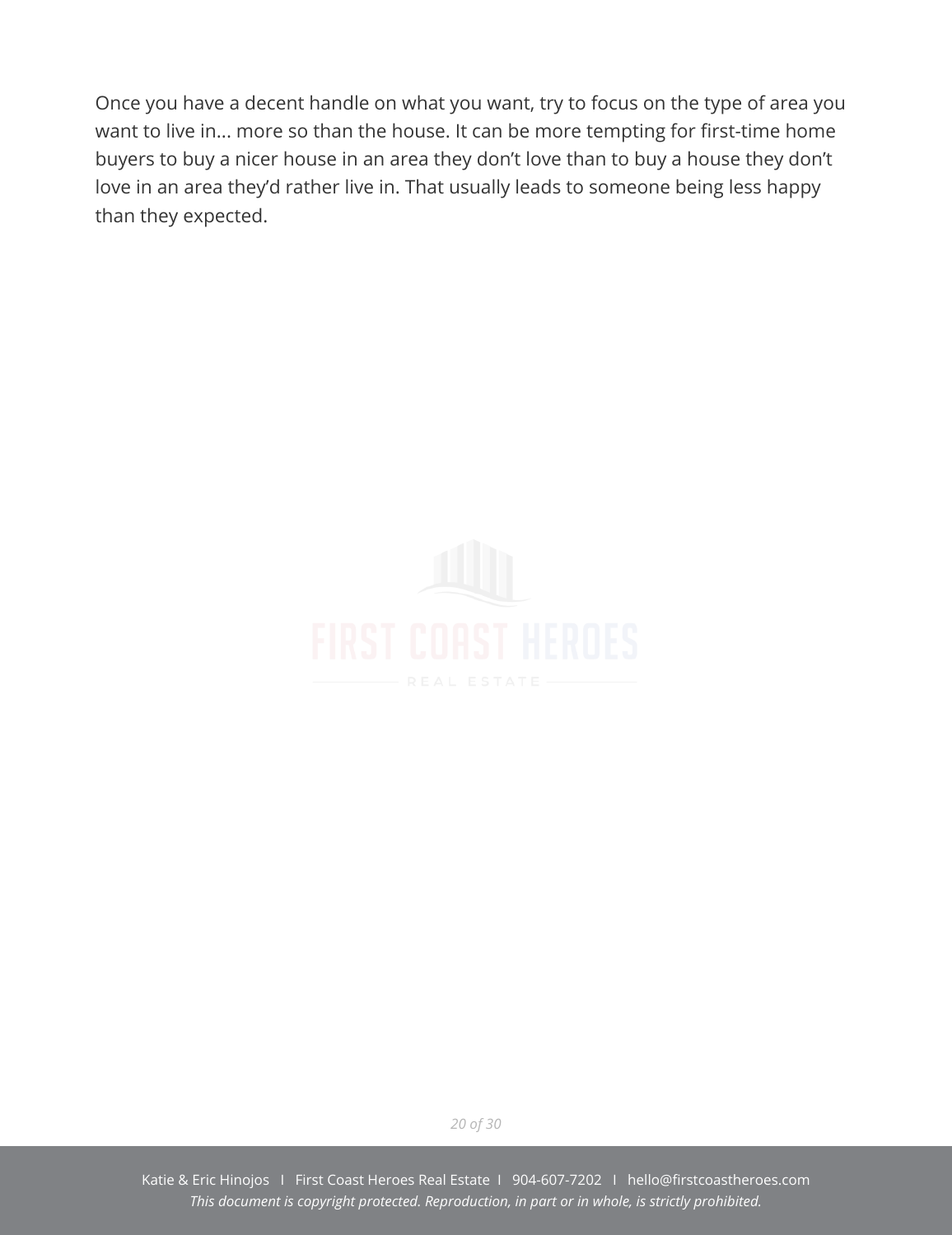# <span id="page-22-0"></span>**11. There's No Guarantee, But…**

A huge concern for *any* homeowner, not just first-time home buyers, is they'll buy a house and something will go wrong with the house after they buy it. You know, like the roof leaks, the furnace or air conditioning stops running, a pipe bursts, or appliances break. This can be even more concerning to a first-time buyer since they've often tied up a larger percentage of their savings into the purchase of their house.

It's a legitimate concern, so you'll want to hire a home inspector to do a thorough home inspection. He or she should catch anything that's an obvious problem or one that will likely occur in the near future. However, an inspector can miss things. Things happen to houses even when someone has been super careful about looking for potential issues. There's no guarantee that something can't or won't happen to your home once you own it.

However, there can be a *warranty*!

Unexpected home repairs can be costly, putting someone in a tough spot. It's great if you're handy and can do things around the house, but some things require specialization and can still be costly in terms of materials and equipment, no matter who's doing the work.

So, it can be a smart move to buy a home warranty. A home warranty will cover things that go wrong with your house. You'll have to pay a small fee (which varies from company to company and plan to plan, but let's call it \$100 for our purposes here) to

*21 of 30*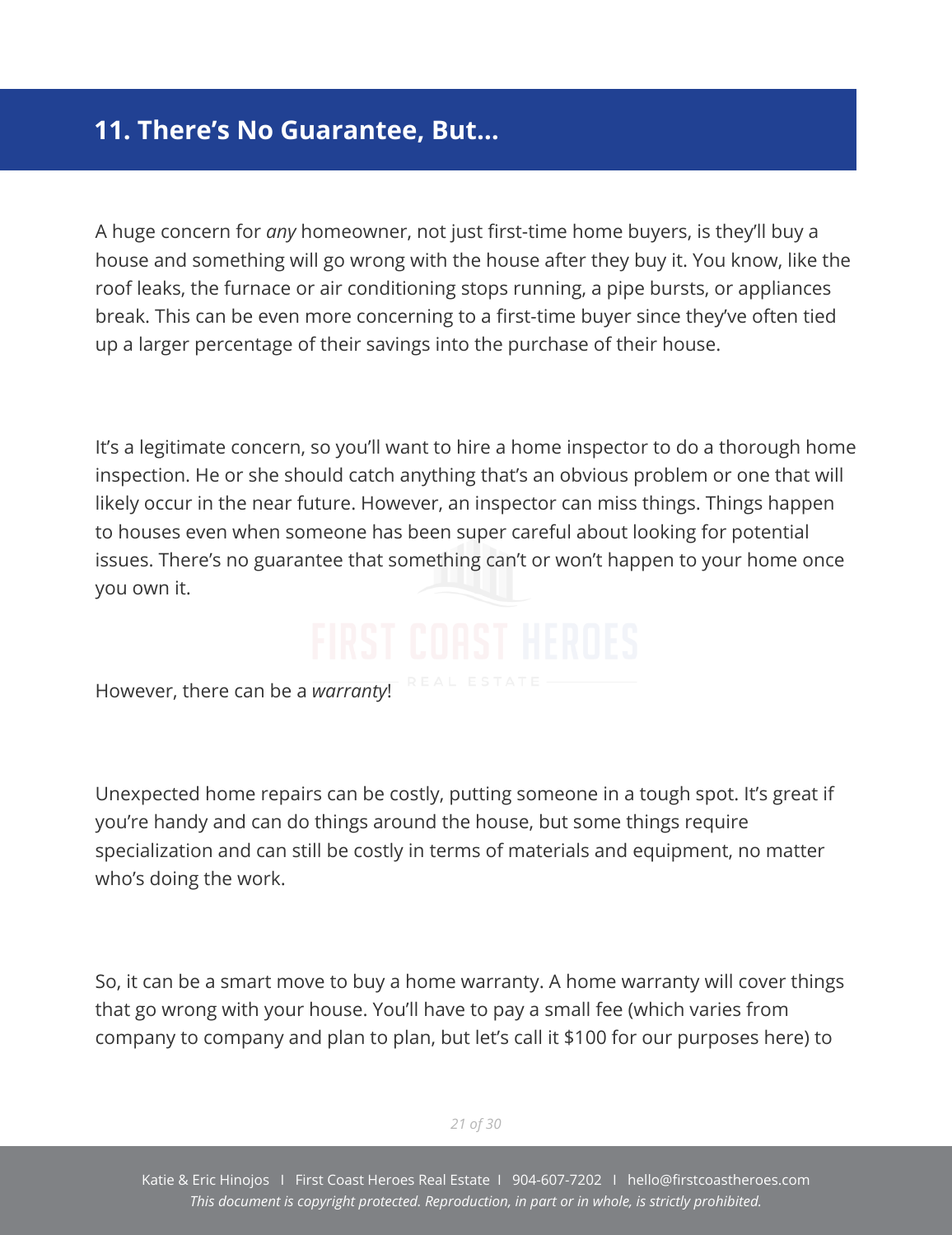have someone come out and check on the problem. But that's it. If they can fix it, great! If not, they will replace it.

You need to make sure you read through what the warranty covers when you're choosing one. Also, make sure to read reviews on the companies you are considering as well. They can all be a pain in the neck at times, so don't be surprised if you see some negative reviews. But if you have a legitimate claim and stick to your guns, you'll most likely get what you need fixed or replaced. Even if it's a bit of a struggle with the company, it's still better than if something huge breaks and you don't have the money to pay for it or would have to part with money you didn't want to spend.



*22 of 30*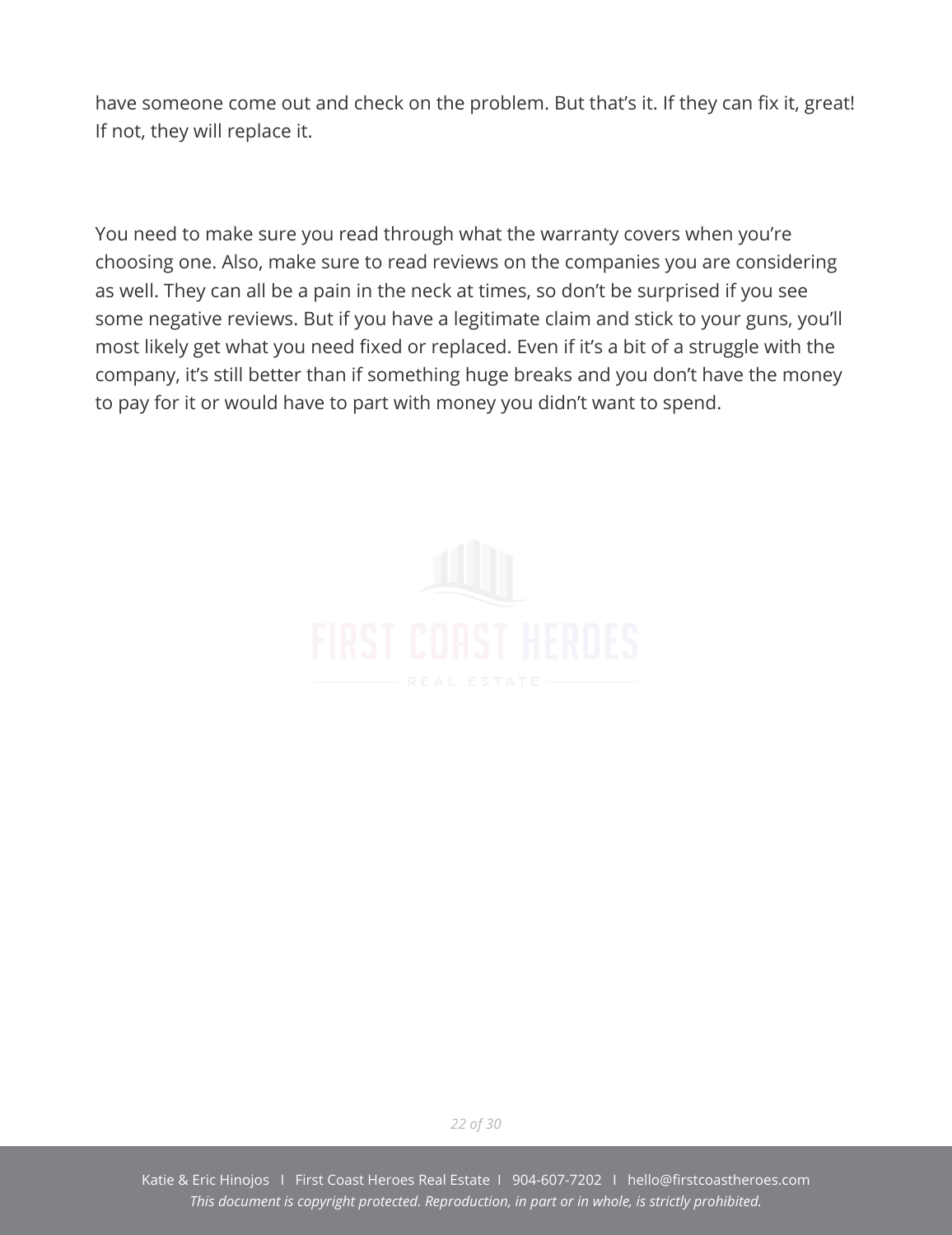# <span id="page-24-0"></span>**12. This Isn't Yoga**

There's nothing better than a good stretch after sitting for a few hours straight, right? Or after you've woken up for a nice sleep… Or had an amazing yoga session…

Stretching your body can feel great and be great for you. But stretching your budget when buying a house? Not so much. Stretching how much you spend on a house will neither feel great or be great for you in the long run. (Probably not even in the short run.)

But it's tempting for many buyers to do. It's too easy to just look at houses a little bit higher in price instead of choosing the best one you can in your price range.

This is something that happens in every price range. A \$1,500,000 buyer will be equally as tempted to stretch to \$1,750,000, as a \$150,000 buyer is to stretch to \$175,000. It's all relative, but everyone tends to want a little more than they can afford.

It doesn't help that mortgage approvals are often for more than someone should probably spend. So pay close attention to not only how much you're approved to spend, but also how much it will cost you per month! That's probably the more important number to be concerned with because the price of a house is only part of the equation. Taxes vary from one house to another; two houses with equal prices may cost you entirely different amounts per month.

*23 of 30*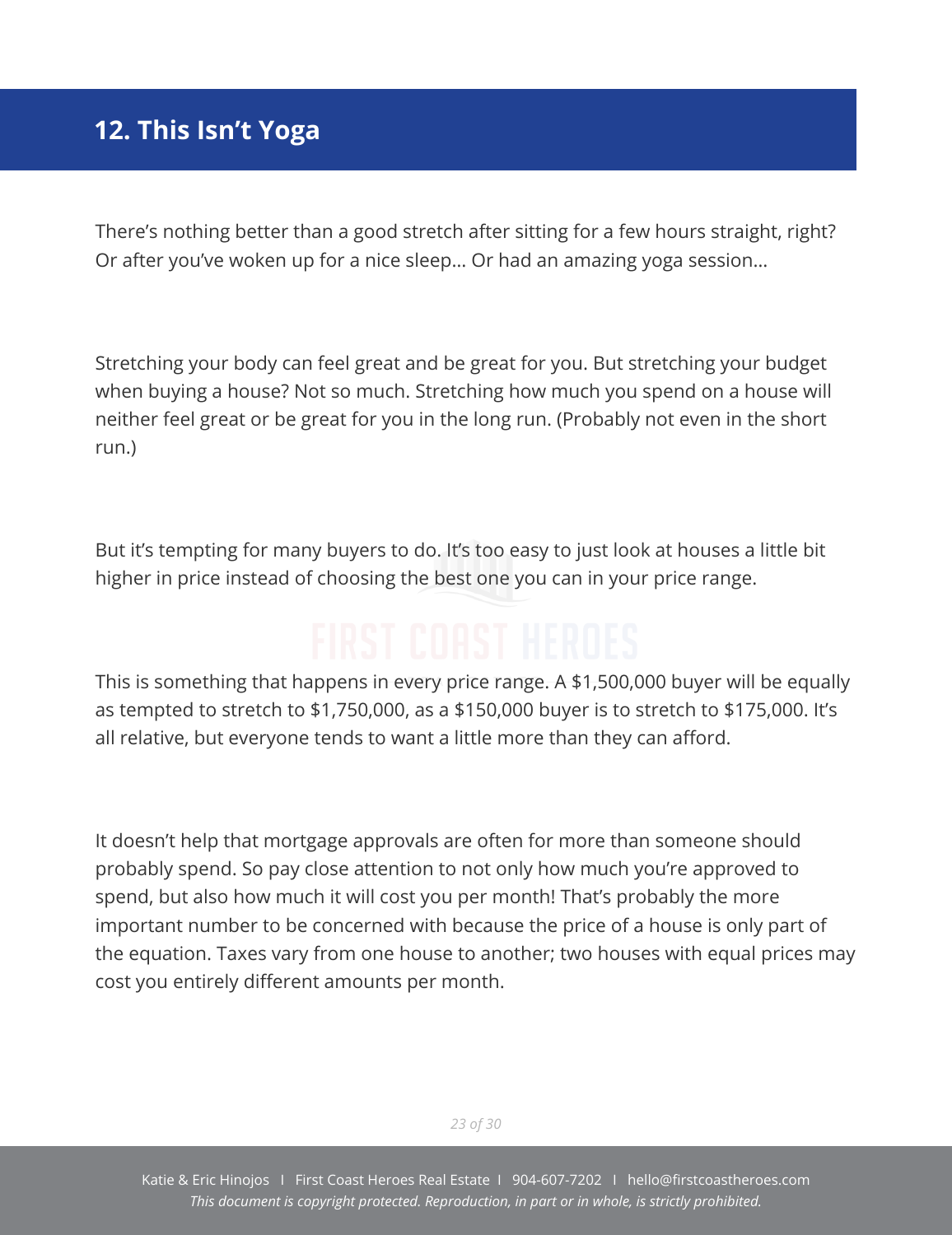Very few people ever regret spending less than they could have, but almost everyone who spends more than they should have will end up regretting it. And it can be more than regret; it can lead to financial stresses that cause lots of problems. So, set a cap on how much you can and will spend per month, and stick to that amount or lower, and you'll be fine.



*24 of 30*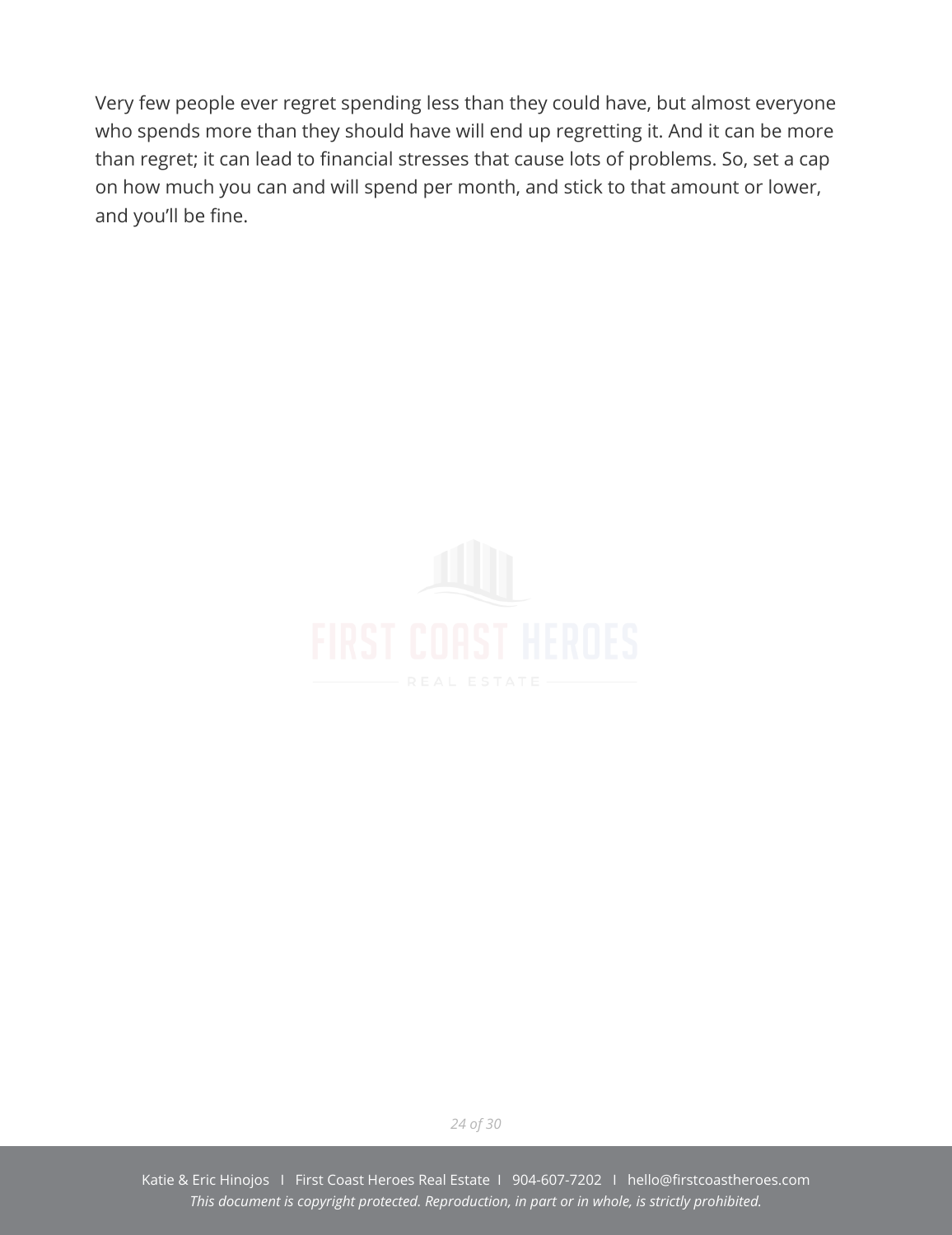# <span id="page-26-0"></span>**13. Don't Fear Commitment**

One of the most common hang-ups first-time buyers deal with is fear of commitment. Buying a home is a commitment, no doubt, and it's a serious commitment that you need to be ready and prepared for.

But everyone's gotta live somewhere, and unless you're living for free in your parents' or a friend's house, you've gotta *pay* to live somewhere. And if you're paying, you're probably also committing in the form of a lease.

In some ways, a lease can be harder to get out of than having a house and mortgage of your own. Unless the landlord allows you to break the lease, or there are provisions that allow you to leave whenever you want and forego the remaining rent, you're likely committing to pay someone for a year at a time. With a house, if you decide you want to move on, you can decide to sell at any time.

Granted, selling a house isn't always something you can do in a week or two; it can take a little time. You'll want to consider how the market is and whether your anticipated profit justifies the move at any given time. But even if it doesn't, you can always decide to rent it out and move.

With all that said, buying a home isn't for everyone. If someone doesn't feel responsible enough and prepared for it, then they should probably just rent or live at home with family until they're ready, if that's an option.

*25 of 30*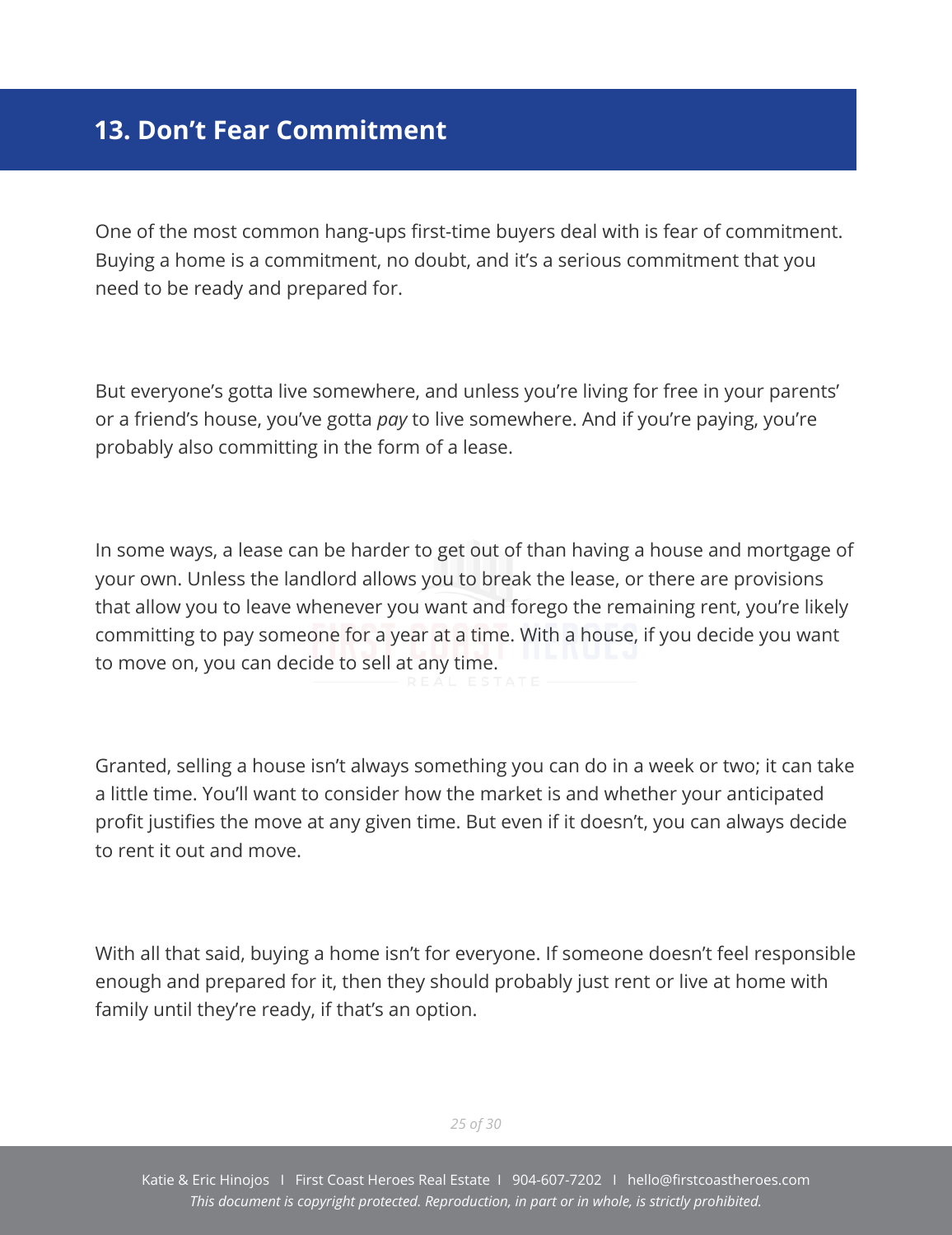But for many people, the fear of commitment they feel is just that… a feeling. And it's a healthy feeling to have because it's probably a good sign that you're conscientious, thoughtful, and responsible enough to own a home of your own.



*26 of 30*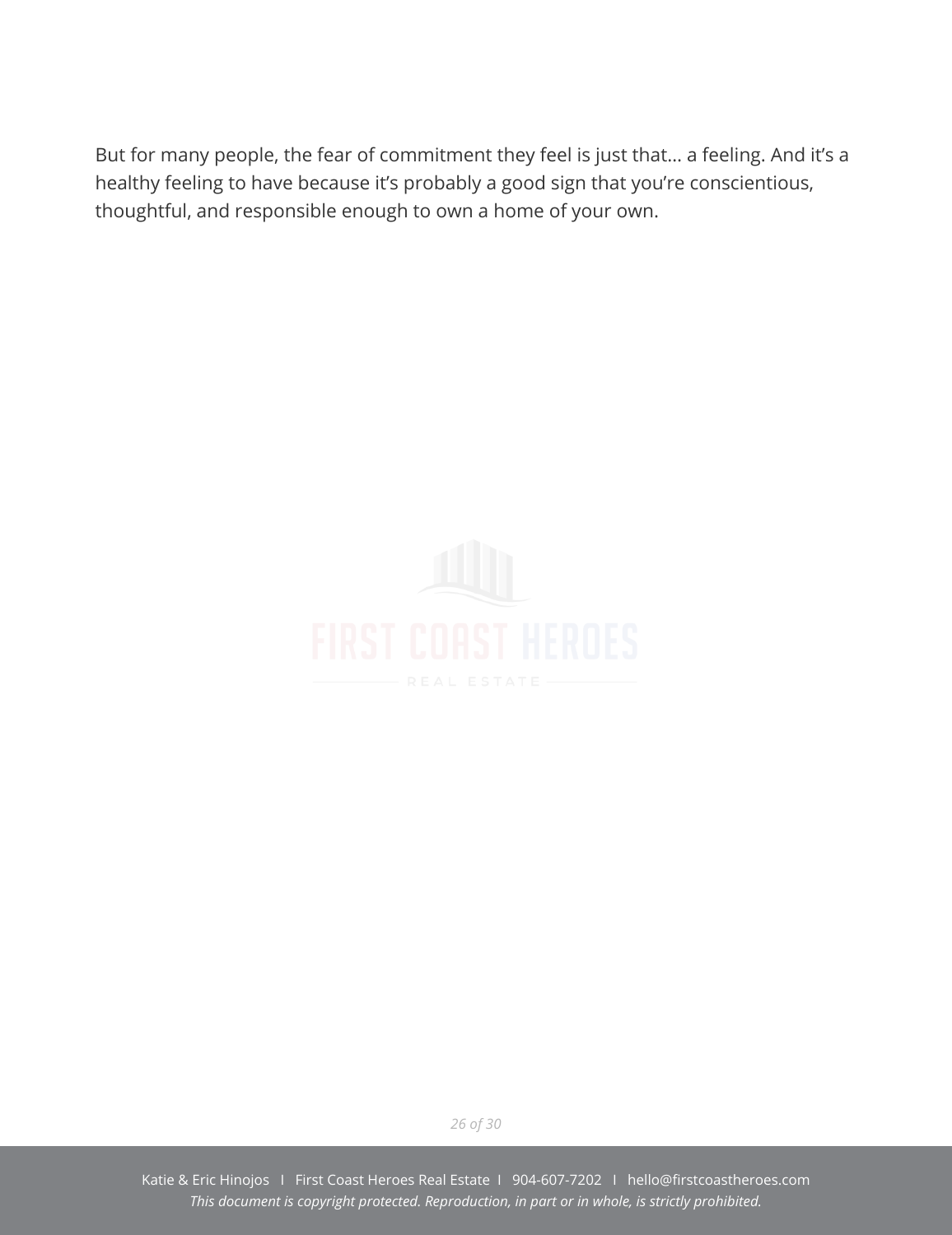### <span id="page-28-0"></span>**14. No Better Time Than Now**

A pretty common question people have is whether it's a good time to buy a house. When this happens, there are plenty of agents who will always say, "Now's a great time to buy a house!" If you're around enough of these conversations, it can sound like it's *always* the perfect time to buy a house!

The truth is, there's never a perfect or great time for *everyone* to buy a house. There are too many factors to consider for there to be a universal answer. It depends upon the price range the person will be buying in, the area(s) they're considering, and, most importantly, their personal situation.

That said, in many ways it doesn't get any easier to buy a house than your first one. That's not to say that it's always easy and there won't be some hiccups or hurdles, but, compared to someone who already owns a house, buying one when you don't own one is much easier.

You have more flexibility than someone who owns a house because they most likely have to sell the one they already own before buying another one. They have to worry about the timing of the closing on the house they're selling and the one they're buying. This limits their choices and their ability to be patient.

Enjoy and capitalize on this as much as you can!

*27 of 30*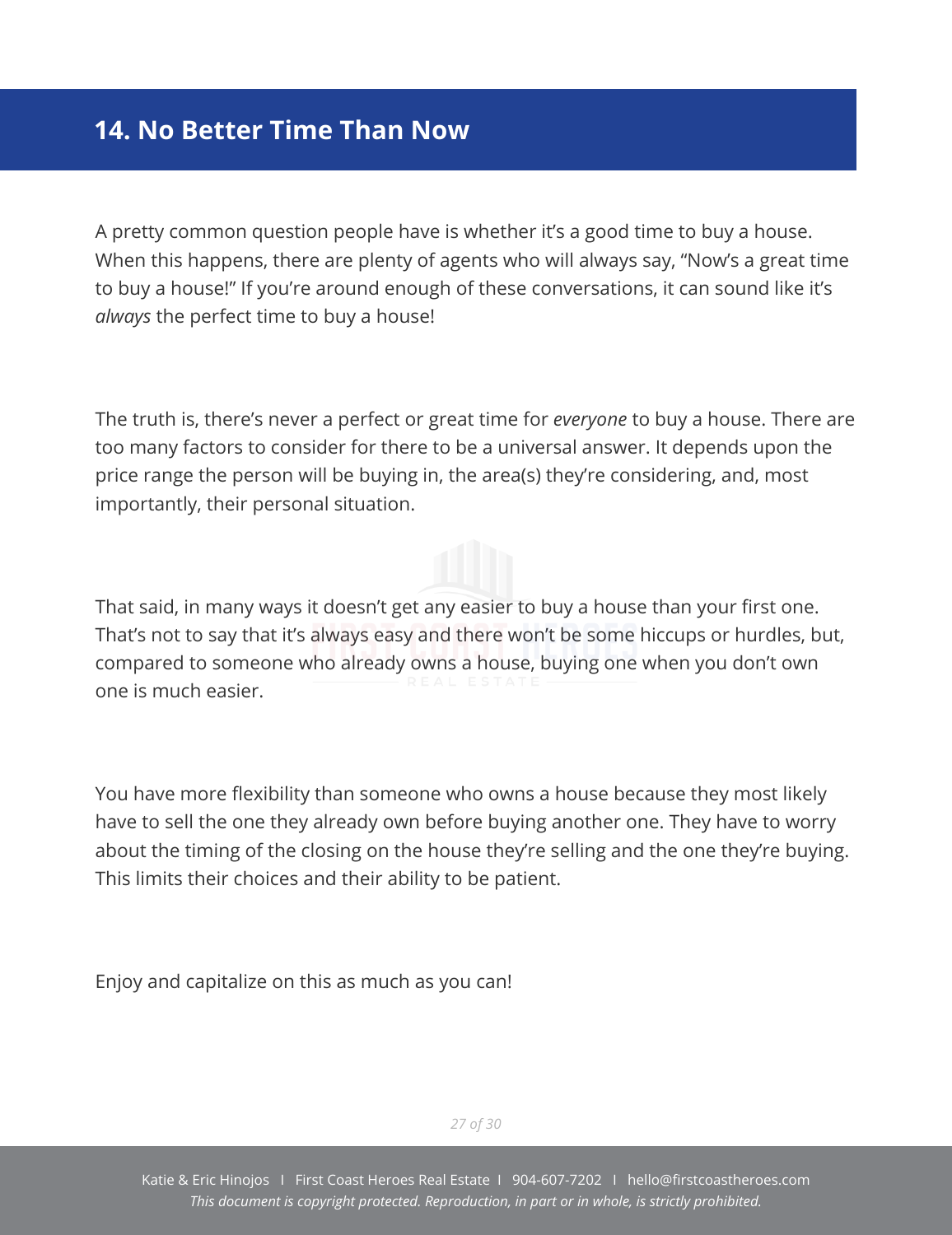(By the way, the word around the watercooler at the office is that now is *actually* a great time to buy a house, so let's get this show on the road, shall we? Ha!)

**Pro tip:** Truly figuring out when the best time to buy is a matter of some analysis. It takes looking at the current market and looking back at past trends in the area. With a careful look and a trained eye, sometimes you can find that there are better times of year in an area to buy a house. But the reality is, there are always good homes to buy throughout the year. There just tends to be busier times of the year when there's more listing and buying activity. But sometimes you can actually find a better house, and get it for a better deal, in times of the year other people aren't focused on looking. So, to us, it's better to look for and buy a home when you're ready, not when the market is hot or not.



*28 of 30*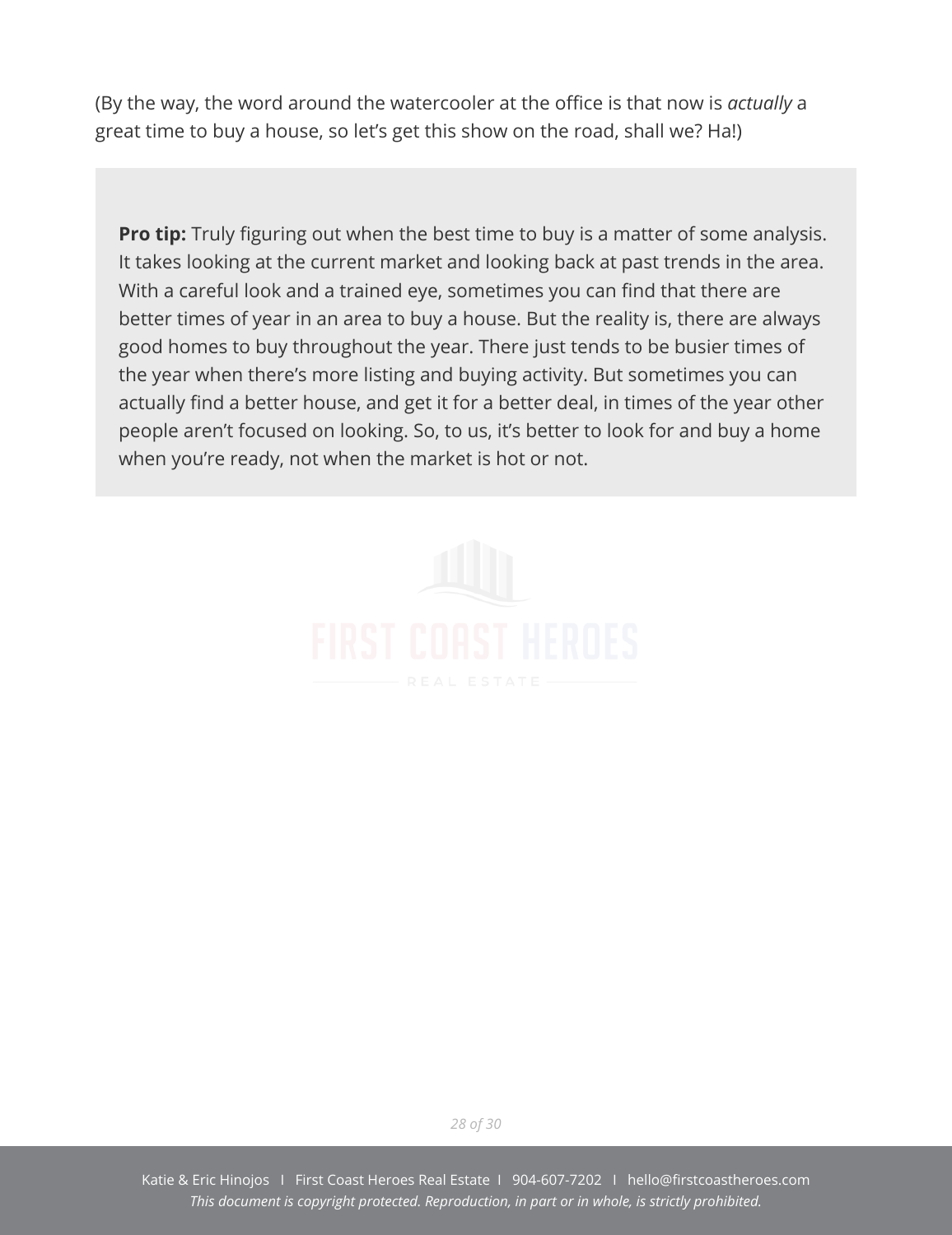# <span id="page-30-0"></span>**15. This Might Also Be Useful**

We truly hope you've not only gotten a lot out of reading this booklet but that it was also an enjoyable read! As we mentioned in the beginning, don't hesitate to give us a call or send us an email with any questions you might have about anything in this booklet — or even things we didn't discuss. (Well, real estate related at least. We can't promise we're expert enough at anything else you might ask us about, except for maybe [insert your favorite hobby or something else you know a ton about].)

Anyhow, this booklet focuses specifically on things that you should know and think about as a first-time buyer. But there's certainly more to finding the best home for your wants and needs and getting it at the best possible price. That's why we created another booklet called "*The Ultimate Buyer's Guide*". (Yes...*another*. We've got them coming out of our ears.)

So, if you thought this booklet was helpful, you should definitely give that one a read as well. Just reach out and we'll get a copy right to you. And while you're at it, you might as well ask us for a copy of "*Beware The Pitfalls Of Attending Open Houses*," if you haven't already.

We look forward to hearing from you soon!

*29 of 30*